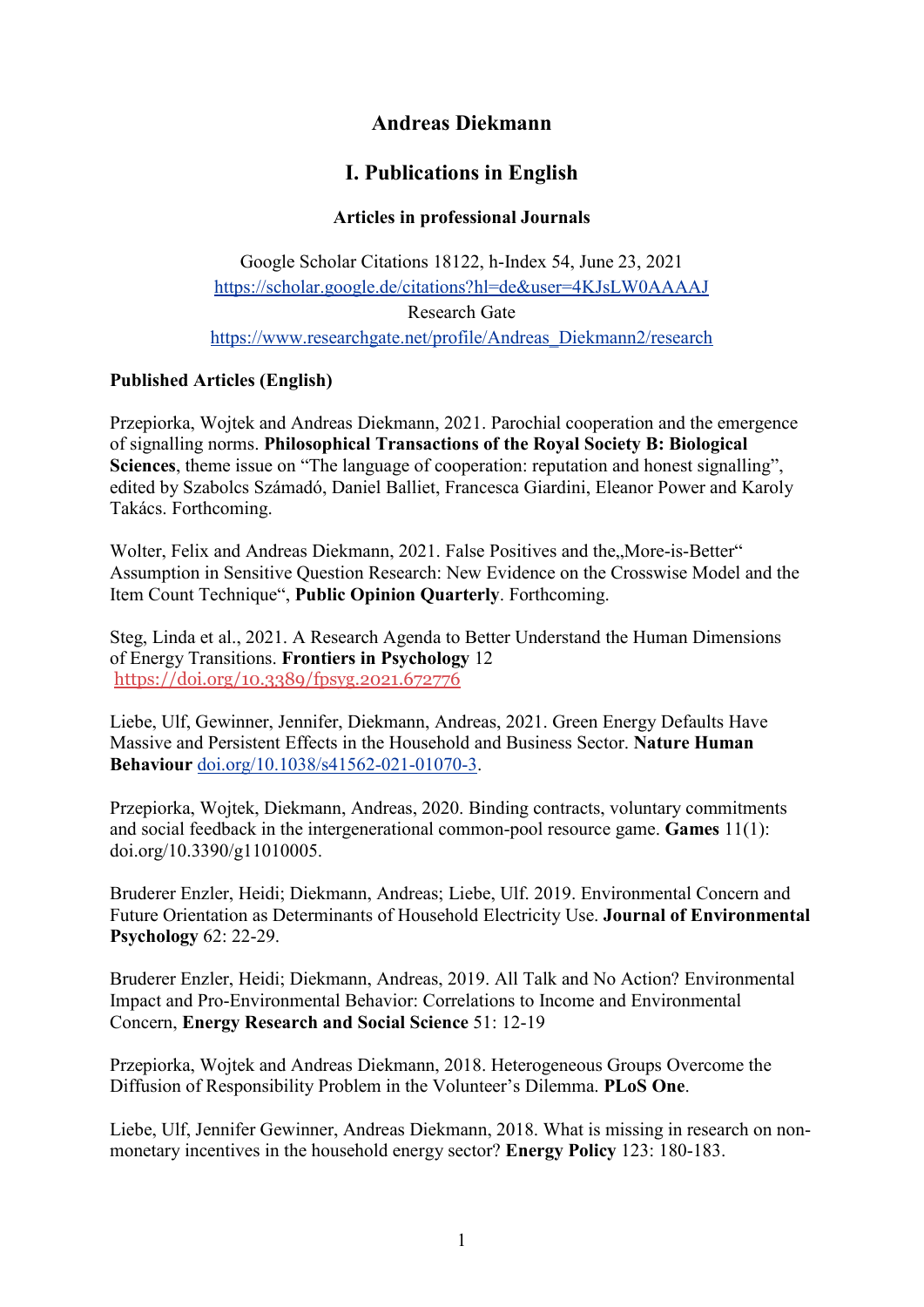Höglinger, Marc and Andreas Diekmann, 2017. Uncovering a Blind Spot in Sensitive Question Research: False Positives Undermine the Crosswise-Model RRT. **Political Analysis**  DOI: 10.1017/pan.2016.5

Höglinger, Marc., Ben Jann and Andreas Diekmann, 2016. Sensitive Questions in Online Surveys: An Experimental Evaluation of different Implementations of the Randomized Response Technique and the Crosswise Model. **Survey Research Methods** 10 (3):171-187.

• Article received the best paper award of "Survey Research Methods" 2015-2016.

Diekmann, Andreas and Wojtek Przepiorka, 2016. "Take One for the Team!" Individual heterogeneity and the emergence of latent norms in a volunteer's dilemma. **Social Forces** 94 (3): 1309-1333. doi: 10.1093/sf/sov107 (online October 2015).

Berger, Joel and Andreas Diekmann, 2015. The Logic of Relative Frustration: Boudon's Competition Model and Experimental Evidence. **European Sociological Review** 31(6):725- 737.

Diekmann, Andreas and Wojtek Przepiorka, 2015. Punitive preferences, monetary incentives and tacit coordination in the punishment of defectors promote cooperation in humans. **Scientific Reports** (Nature Publishing Group).

Diekmann, Andreas, Przepiorka, Wojtek, Rauhut, Heiko, 2015. Lifting the Veil of Ignorance: An Experiment on the Contagiousness of Norm Violations. **Rationality and Society** 27: 309- 333.

Bruderer-Enzler, Heidi, Diekmann, Andreas, Meyer, Reto, 2014. Subjective Discount Rates in the General Population and their Predictive Power for Energy Saving Behavior. **Energy Policy** 65: 524-540.

Diekmann, Andreas, Ben Jann, Wojtek Przepiorka, Stefan Wehrli, 2014. Reputation Formation and the Evolution of Cooperation in Anonymous Online Markets. **American Sociological Review** 79: 65-85.

• Article received "The Section on Rationality and Society's James Coleman Award for Outstanding Article or Book", 2015

Diekmann, Andreas and Kurt Schmidheiny, 2013. The Intergenerational Transmission of Divorce: A Fifteen-Country Study with the Fertility and Family Survey. **Comparative Sociology** 12.

Przepiorka, Wojtek and Andreas Diekmann, 2013. Individual Heterogeneity and Costly Punishment: A Volunteer's Dilemma. **Proceedings of the Royal Society B Biological Sciences** 280.

Wojtek Przepiorka and Andreas Diekmann, 2013. Temporal Embeddedness and Signals of Trustworthiness: Experimental Tests of a Game Theoretic Model in the United Kingdom, Russia, and Switzerland**. European Sociological Review** 29: 1010-1023.

Diekmann, Andreas, 2012. Making Use of ''Benford's Law'' for the Randomized Response Technique. **Sociological Methods and Research** 41(2): 325–334.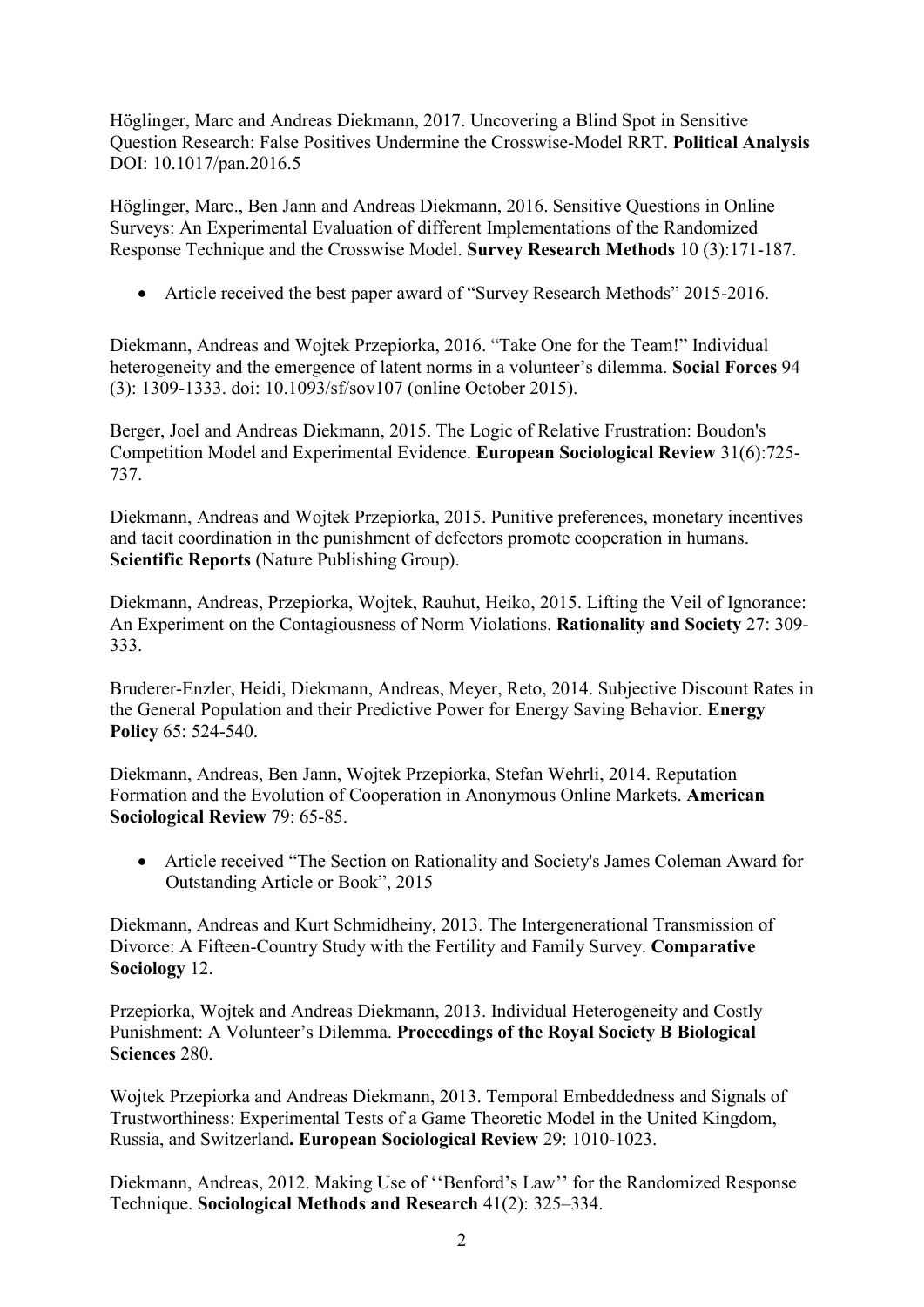Diekmann, Andreas, 2011. Are Most Published Research Findings False? **Journal of Economics and Statistics** 231 (5+6): 628-635.

Diekmann, Andreas and Ben Jann, 2010: Benford's Law and Fraud Detection. Facts and Legends, **German Economic Review** 11: 397-401.

Diekmann, Andreas, 2007: Not the First Digit! Using Benford's Law to Detect Fraudulent Scientific Data, **Journal of Applied Statistics** 3/34:221-229.

Diekmann, Andreas, 2004: The Power of Reciprocity. Fairness, Reciprocity, and Stakes in Variants of the Dictator Game. **Journal of Conflict Resolution** 4/48:487-505.

Diekmann, Andreas and Kurt Schmidheiny, 2004: Do Parents of Girls Have a Higher Risk of Divorce? An Eighteen Country Study. **Journal of Marriage and Family** 66: 651-660.

Diekmann, Andreas and Peter Preisendörfer, 2003: Green and Greenback. The Behavioral Effects of Environmental Attitudes in Low-Cost and High-Cost Situations. **Rationality and Society 4/2003**, 15: 441-472. London: Sage.

Diekmann, A. and Engelhardt, H., 1999: The Social Inheritance of Divorce: Effects of Parent's Family Type in Postwar Germany, **American Sociological Review**, 64, 6/1999: 783- 793.

Diekmann, Andreas and Franzen, Axel, 1999: The Wealth of Nations and Environmental Concern, **Environment and Behavior** 31: 540-549.

Diekmann, Andreas and Preisendörfer, Peter, 1998: Environmental Behavior: Discrepancies between Aspirations and Reality, **Rationality & Society**, 10: 79-102.

Diekmann, A., Jungbauer-Gans, M., Krassnig, H., Lorenz, S., 1996: Social Status and Aggression: A Field Study Analyzed by Survival Analysis, **The Journal of Social Psychology** 136, 6: 761-768.

Rapoport, Anatol, Diekmann, Andreas, Franzen, Axel, 1995: Experiments with Social Traps IV: Reputation Effects in the Evolution of Cooperation, **Rationality and Society** 7: 431-441.

Rapoport, Anatol, Diekmann, Andreas, Franzen, Axel, 1995: Experiments with Social Traps III: Breakdown of Coalitions, **Rationality and Society** 7: 328-337.

Brüderl, Josef and Diekmann, Andreas, 1995: The Log-Logistic Rate Model. Two Generalizations with an Application to Demographic Data, **Sociological Methods and Research** 24, 2/1995: 158-186.

Diekmann, Andreas, 1993: Cooperation in an Asymmetric Volunteer's Dilemma Game. Theory and Experimental Evidence. In: **International Journal of Game Theory** 22: 75-85.

Diekmann, Andreas, 1992: The Log-logistic Distribution as a Model for Social Diffusion Processes, **Journal of Scientific and Industrial Research,** 51: 285-290.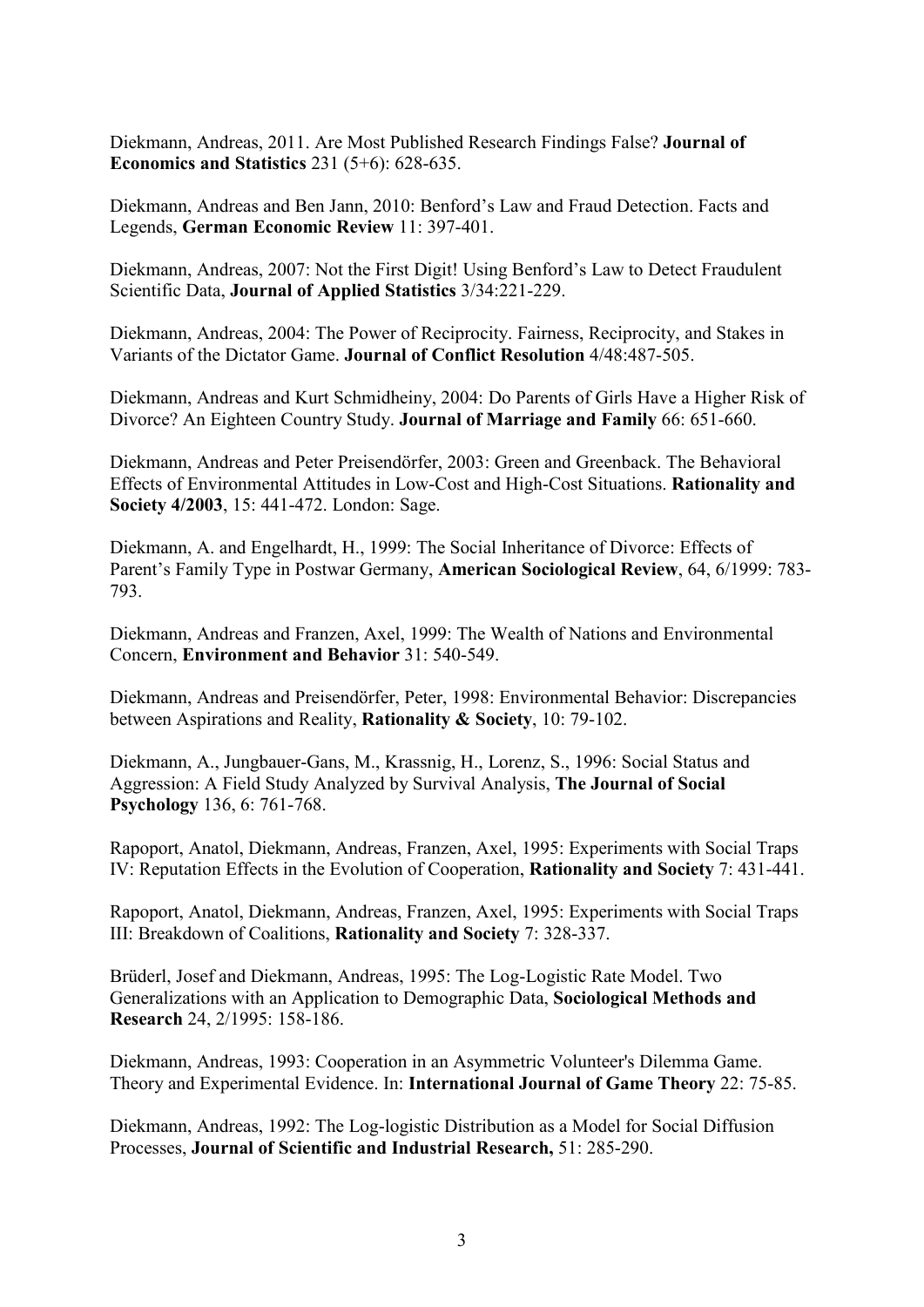Brüderl, J., Diekmann, A., Preisendörfer, P., 1991: Patterns of Intraorganizational Mobility: Tournament Models, Path Dependence, and Early Promotion Effects, **Social Science Review** 20: 197-216.

Diekmann, Andreas, 1989: Diffusion and Survival Models for the Process of Entry into Marriage, **Journal of Mathematical Sociology,** 14: 31-44.

Diekmann, Andreas and Preisendörfer, Peter, 1988: Turnover and Employment Stability in a Large West German Company, **European Sociological Review** 4: 233-248.

Paterson, Iain and Diekmann, Andreas, 1988: A Paradox in Decision Theory and some Experimental Results: The Relative Nature of Decisions, **Theory and Decision,** 25: 107-116.

Diekmann, Andreas, 1985: Volunteer's Dilemma, **Journal of Conflict Resolution** 29: 605- 610.

Diekmann, Andreas and Mitter, Peter, 1983: The Sickle Hypothesis. A Time Dependent Poisson Model with Applications to Deviant Behavior and Occupational Mobility, **Journal of Mathematical Sociology** 13: 85-101.

Diekmann, Andreas, 1979: A Dynamic Stochastic Version of the Pitcher-Hamblin-Miller-Model of "Collective Violence", **Journal of Mathematical Sociology** 9: 277-282.

### **Edited Volumes**

Diekmann, Andreas, 2011. Ed., Artefacts, Data Manipulation and Fraud in Economics and Social Science. Special issue of **Journal of Economics and Statistics** 231, 5 & 6.

Eugene A. Rosa, Andreas Diekmann, Thomas Dietz, and Carlo C. Jaeger, Eds., 2009. **[Human](http://www.amazon.com/Human-Footprints-Global-Environment-Sustainability/dp/0262512998/ref=sr_1_6?ie=UTF8&s=books&qid=1277982157&sr=8-6)  [Footprints on the Global Environment: Threats to Sustainability.](http://www.amazon.com/Human-Footprints-Global-Environment-Sustainability/dp/0262512998/ref=sr_1_6?ie=UTF8&s=books&qid=1277982157&sr=8-6)** Cambridge: MIT-Press.

Diekmann, A. and Schmidt, P., Eds., 1998: Special Issue **"Environmental Sociology",** Rationality & Society, London u.a., Sage.

Diekmann, Andreas and Mitter, Peter, 1986: **Paradoxical Effects of Social Behavior. Essays in Honor of Anatol Rapoport**, Heidelberg-Wien: Physica.

Diekmann, Andreas and Mitter, Peter, 1984: **Stochastic Modelling of Social Processes, New York: Academic Press.**

#### **Contributions to Books (English)**

Diekmann, Andreas, 2021. Rational Choice Theory. Heuristic Potential, Applications and Limitations. In Klarita Gërxhani, Nan Dirk de Graaf, and Werner Raub, Eds., **Handbook of Sociological Science**. Edgar Elgar: Cheltenham (forthcoming).

Diekmann, Andreas and Wojtek Przepiorka, 2021. Trust and Reputation in Historical and Contemporary Online Markets. In Andrea Maurer, Ed., **Handbook of Economic Sociology** (forthcoming).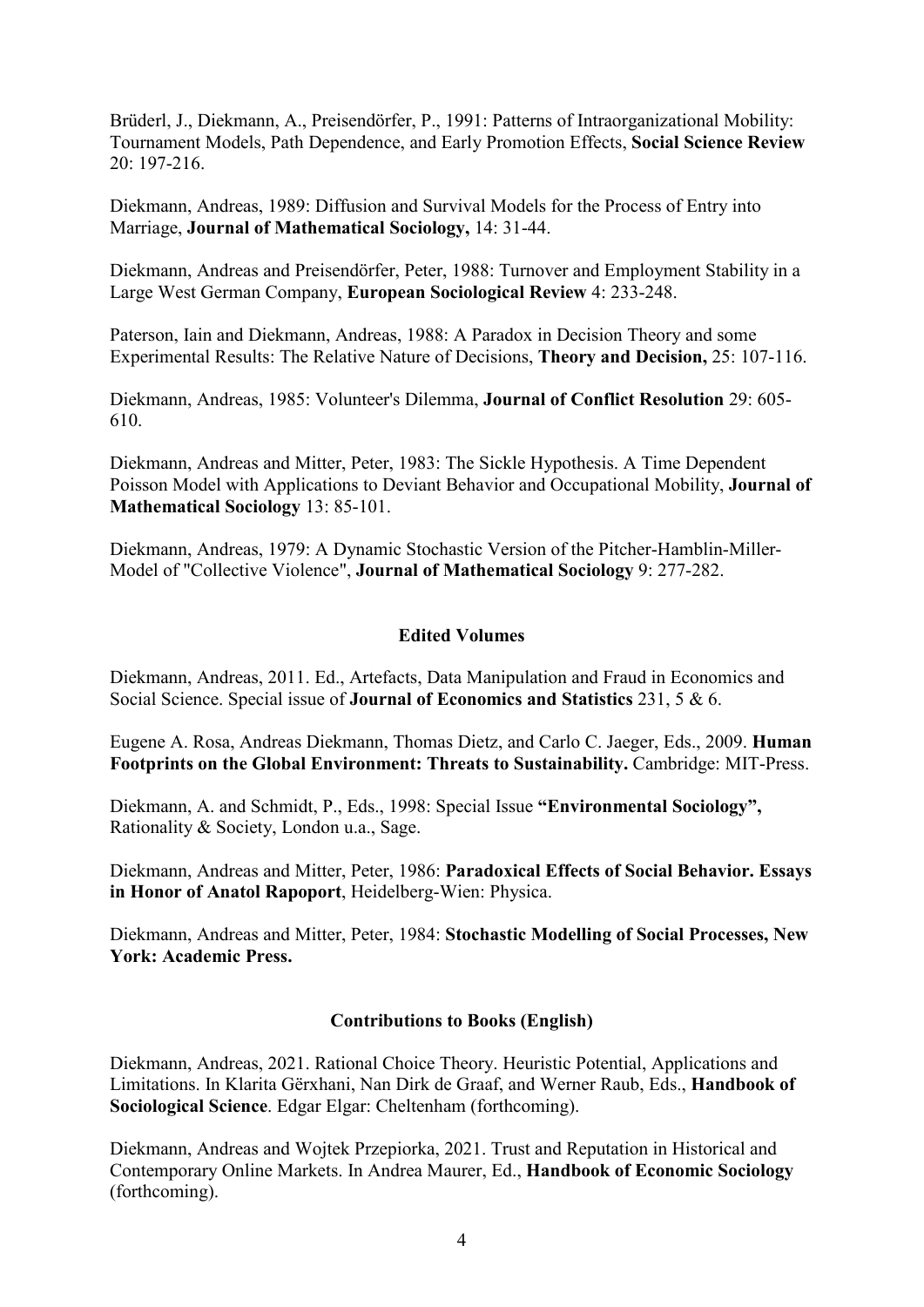Preisendörfer, Peter and Andreas Diekmann, 2021. Environmental Behavior: Measurement Approaches and Determining Factors. In Axel Franzen and Sebastian Mäder, Eds., **Handbook of Environmental Sociology**. Edward Elgar: Chatenham (forthcoming).

Winter, Fabian and Andreas Diekmann, 2020. Does Money Change Everything? Priming Experiments in Situations of Strategic Interaction. In Vincent Buskens, Rense Corten, Chris Snijders, Eds., **Advances in the Sociology of Trust and Cooperation. Theory, Experiments, and Field Studies**, De Gruyter.

Diekmann, Andreas and Wojtek Przepiorka, 2019: Trust and Reputation in Markets. In Francesca Giardini & Rafael Wittek (eds.), **The Oxford Handbook of Gossip and Reputation**, Oxford: Oxford University Press.

Diekmann, Andreas, Franzen, Axel 2018: Environmental Concern: A Global Perspective. In: Mayerl, Jochen/Krause, Thomas/Wahl, Andreas/Wuketich, Marius (Hrsg.): **Einstellungen und Verhalten in der empirischen Sozialforschung. Analytische Konzepte, Anwendungen und Analyseverfahren.** Springer VS.

Diekmann, Andreas, 2018: The Concept of Rationality in Modern Social Science. A Critical Appraisal of Joseph A. Schumpeter's Essay on "The Meaning of Rationality". In Helmut Staubmann, Victor M. Lidz, Eds., **The Schumpeter/Parsons Seminar 1939/40 and Current Perspectives**. Berlin: Springer.

Diekmann, Andreas, 2017. Game Theory. In George Ritzer, Ed., **Wiley Blackwell Encyclopedia of Sociology, 2<sup>nd</sup> edition.** 

Diekmann, Andreas, The Others as Social Context: On the Importance of Strategic Interaction. In Marlis C. Buchmann, Robert A. Scott, and Stephen M. Kosslyn. (Eds.), 2016. **Emerging Trends in the Social and Behavioral Sciences.** Hoboken, NJ: John Wiley & Sons. DOI: 10.1002/9781118900772.etrds0396

Diekmann, Andreas and Marc Höglinger, 2015. A New Randomizing Device for the RRT Using Benford's Law: An Application in an Online Survey. in **Improving Survey Methods: Lessons from Recent Research**, edited by U. Engel, B. Jann, P. Lynn, A. Scherpenzeel, and P. Sturgis: 106-121.

Preisendörfer, Peter and Andreas Diekmann, 2015. Ecological Problems. George Ritzer, Ed., **Wiley Blackwell Encyclopedia of Sociology**, 2nd edition, forthcoming (revised version of Diekmann and Preisendörfer 2007).

Diekmann, Andreas and Siegwart Lindenberg, 2015: Sociological Aspects of Cooperation. In:J. D. Wright, Ed., **International Encyclopaedia of the Social & Behavioral Sciences**, 2nd Edition, Amsterdam: Elsevier: 862-866 (revised version of Diekmann and Lindenberg 2002).

Diekmann, Andreas and Meyer, Reto, 2011. Democratic Smog? An Empirical Study on the Correlation Between Social Class and Environmental Pollution, **UMID** 2/2011, Special Issue Environmental Justice II: 72-77.

Preisendörfer, Peter and Andreas Diekmann (2011): Ecological Problems, in: George Ritzer und J. Michael Ryan (Hg.), **The Concise Encyclopedia of Sociology**, Malden Ma., Blackwell Publishing, S. 167-168 (reprinted from Presisendörfer and Diekmann 2007).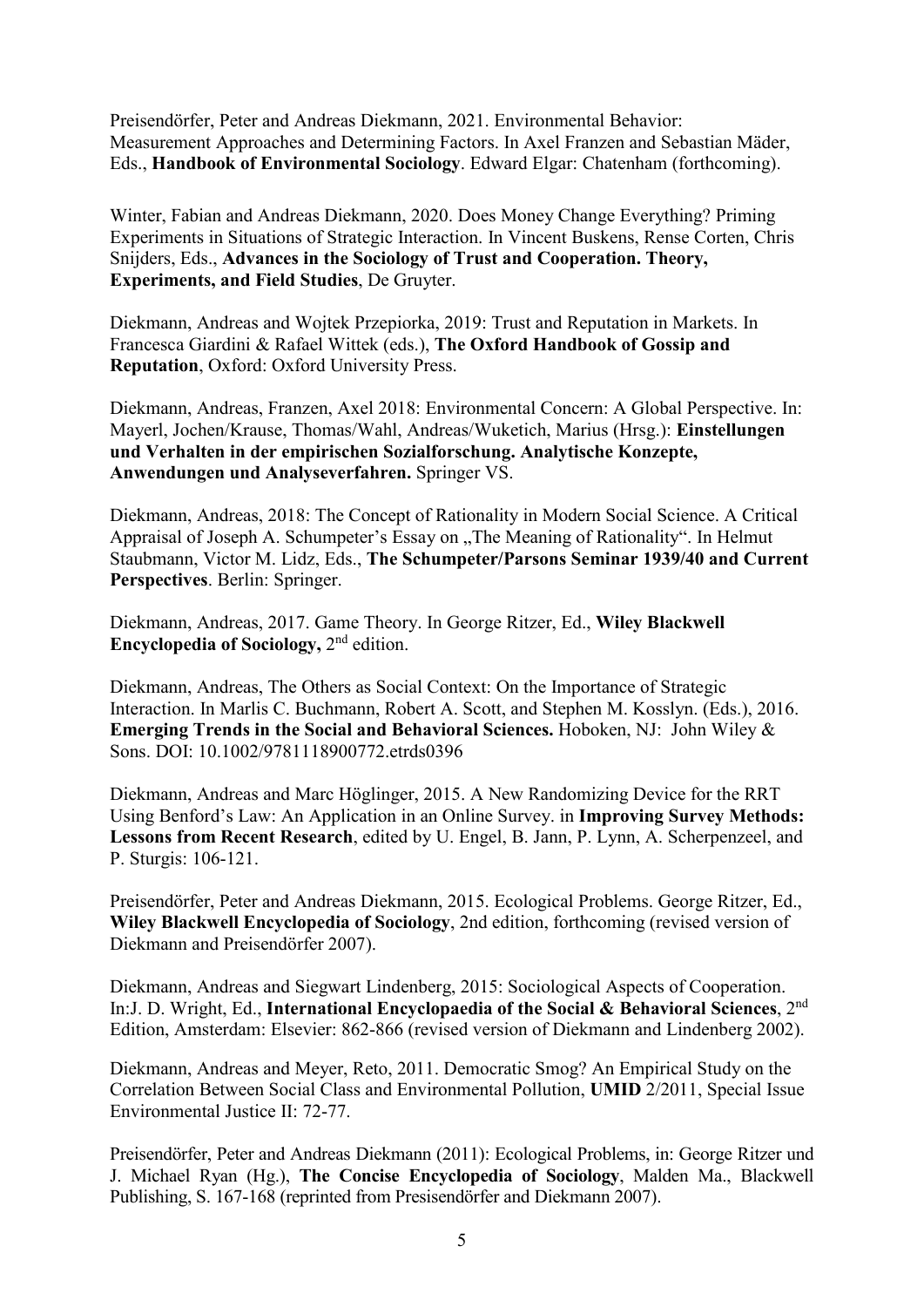Diekmann, Andreas, Ben Jann, and David Wyder. 2009. Trust and Reputation in Internet Auctions. In Karen S. Cook, Chris Snijders, Coye Cheshire, and Vincent Buskens**,** Eds.,**Trust and Reputation**, New York: Russell Sage.

Diekmann, Andreas, 2009. Rational Choice, Evolution and the "Beauty Contest". In Mohamed Cherkaoui and Peter Hamilton, Eds., **Raymond Boudon – A Life in Sociology**. Oxford: Bardwell Press.

Preisendörfer, Peter und Andreas Diekmann (2007): Ecological Problems, in: George Ritzer (Hg.), **Blackwell Encyclopedia of Sociology**, Vol. III, Malden Ma., Blackwell Publishing, S. 1281-1286.

Diekmann Andreas and Ben Jann, 2005: The Erosion of Regular Work. An Analysis of the Structural Changes in the Swiss and German Labor Markets. Hanspeter Kriesi, Peter Farago, Martin Kohli und Milad Zarin-Nejadan, Eds.: **Contemporary Switzerland: Revisiting the Special Case**: 190-217. Houndmills: Palgrave Macmillan.

Diekmann, Andreas and Przepiorka, Wojtek, 2005: The Evolution of Trust and Reputation: Results from Simulation Experiments. Klaus G. Troitzsch, Ed.: Representing Social Reality: Pre-Proceedings of the Third Conference of the European Social Simulation Association: 307- 313. Koblenz: Fölbach.

Diekmann, Andreas and Siegwart Lindenberg, 2002: Sociological Aspects of Cooperation. In: P.B. Baltes und N.J. Smelser, Eds., **International Encyclopaedia of the Social & Behavioral Sciences**, Amsterdam: Elsevier.

Diekmann, Andreas, 1992: Sex Ratio, Divorce, and Laborforce Participation. An Analysis of International Aggregate Data, in: G. Haag, U. Müller, K.G. Troitzsch, (Eds.), **Economic Evolution and Demographic Change**, Springer, Heidelberg: 283-293.

Diekmann, Andreas, 1987: Effects of Education, Occupational Characteristics, and Cohort on the "Family Cycle". An Analysis of Age at Marriage and Divorce by Methods of Survival Analysis, in: K.U. Mayer und N.B. Tuma, Eds., **Applications of Event History Analysis in Life Course Research,** Max-Planck-Institut für Bildungsforschung, Berlin: 404-431.

Diekmann, Andreas, 1986: Volunteer's Dilemma. A "Social Trap" without Dominant Strategy and Some Experimental Results, in: A. Diekmann und P. Mitter, Hrsg., **Paradoxical Effects of Social Behavior. Essays in Honor of Anatol Rapoport,** Heidelberg-Wien, Physica: 187- 197.

Diekmann, Andreas and Mitter, Peter, 1984: A Comparision of the "Sickle Function" with Alternative Stochastic Models of Divorce Rates, in: A. Diekmann and P. Mitter, Eds., **Stochastic Modelling of Social Processes,** New York, Academic Press: 123-153.

Application of "Birth Processes": Extensions of the Pitcher-Hamblin-Miller-Diffusion-Model and the Peterson Model, in: **Methoden en data Niewsbrief van de sociaal Wetenschappelijke sectie van de Vereinigign voor Statistiek, 4. Jg., 3/1979,** S. 53-63

A Stochastic Version of the Pitcher-Hamblin-Miller-Diffusion-Model and some Estimation Problems, in: H.J. Hummell, Hrsg. **Mathematische Modelle sozialen Wandels. Berichte**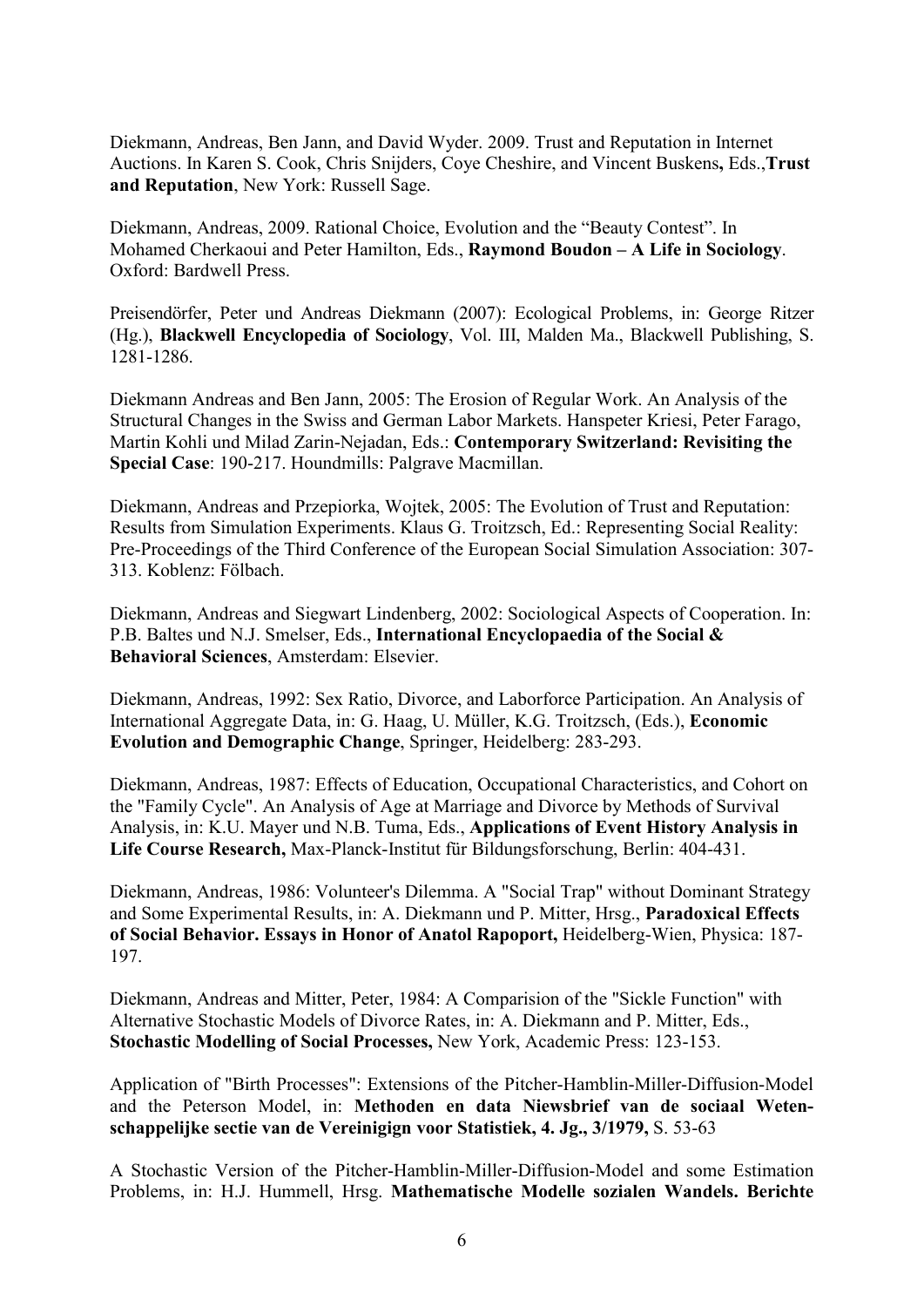**und Diskussionen der internationalen wissenschaftlichen Fachkonferenz in Bad Homburg vom 15. bis 17. März 1979,** Duisburg 1979, S. 167-192

## **II. Publications in German**

### **Articles in professional Journals**

Jann, Ben, Zimmermann, Barbara, Diekmann, Andreas, 2021. Lohngerechtigkeit und Geschlechternormen: Erhalten Männer eine Heiratsprämie? **Kölner Zeitschrift für Soziologie und Sozialpsychologie** (forthcoming).

Diekmann, Andreas, 2020. Entstehung und Befolgung neuer sozialer Normen. Das Beispiel der Corona-Krise. **Zeitschrift für Soziologie** 49 (4): 236-249.

Diekmann, Andreas; Bruderer Enzler, Heidi, 2019. Eine CO2-Abgabe mit Rückerstattung hilft dem Klimaschutz und ist sozial gerecht. **GAJA** 28: 271-274.

Diekmann, Andreas, 2018. Experimentelle Studien und Repräsentativität. Zur Klärung einiger Irrtümer und Missverständnisse. Kommentar zu Alexander Lenger und Stephan Wolf "Experimente in der Soziologie?", **Soziale Welt** 2018.

Auspurg, Katrin, Thomas Hinz, Andreas Diekmann, Matthias Näf, 2015. Das Forschungsrating des Wissenschaftsrats für die Soziologie in Deutschland revisited. **Soziale Welt** 66: 177-192.

Diekmann, Andreas, 2014. Die Anderen als sozialer Kontext. In Jürgen Friedrichs, Alexandra Nonnenmacher, Eds., Sonderheft 66 "Sozialer Kontext und soziale Mechanismen" der Kölner **Zeitschrift für Soziologie und Sozialpsychologie:** 47-66.

Diekmann, Andreas, Ben Jann, Matthias Näf, 2014. Wie fremdenfeindlich ist die Schweiz? Fünf Feldexperimente über prosoziales Verhalten und die Diskriminierung von Ausländern. Erscheint in **Soziale Welt**. 65: 185-199.

Diekmann, Andreas, 2012. Die Rolle sozialer Normen, der Situationsdefinition und sozialer Klassen beim Untergang der Titanic. **Kölner Zeitschrift für Soziologie und Sozialpsychologie** 64: 175–184.

Diekmann, Andreas, Mattias Näf und Manuel Schubiger, 2012. Die Rezeption (Thyssen- )preisgekrönter Artikel in der "Scientific Community". **Kölner Zeitschrift für Soziologie und Sozialpsychologie** 64, 2012: 563–581.

Diekmann, Andreas, Wojtek Przepiorka, Heiko Rauhut, 2011. Die Präventivwirkung des Nichtwissens im Experiment. **Zeitschrift für Soziologie** 40: 74-84.

Diekmann, Andreas, Wojtek Przepiorka, 2010. Der Beitrag der Signaling-Theorie zur Erklärung sozialer Normen. In G. Albert, S. Steffen, Eds., **Soziologische Theorie kontrovers. Sonderheft 50 der Kölner Zeitschrift für Soziologie und Sozialpsychologie**, Wiesbaden, VS-Verlag: 220-237.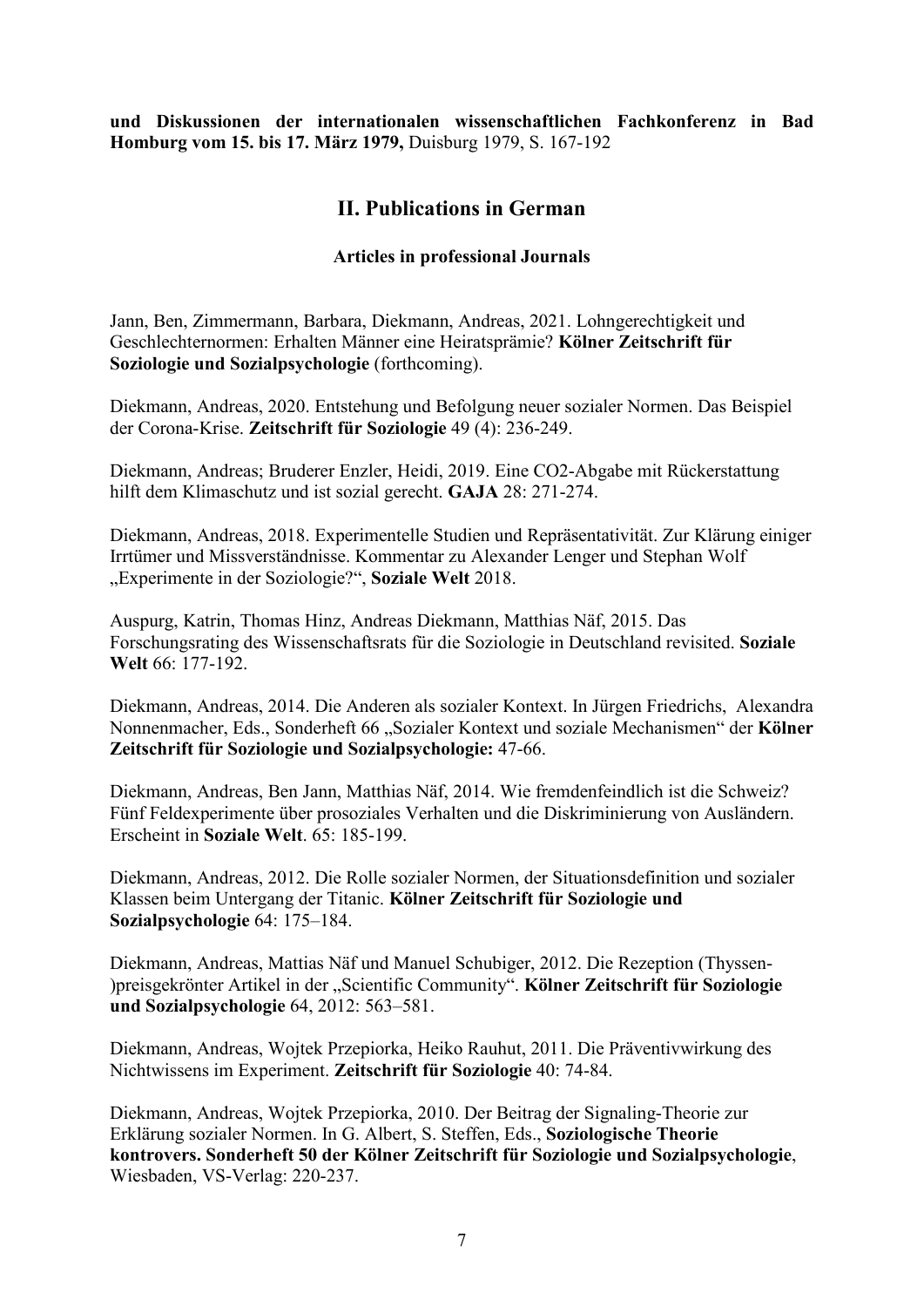Diekmann, Andreas, Wojtek Przepiorka, 2010. Der soziologische Gehalt der Signaling-Theorie. Eine Antwort auf die Kritik von Agathe Bienfait. in G. Albert, S. Steffen, Hg., **Soziologische Theorie kontrovers. Sonderheft 50 der Kölner Zeitschrift für Soziologie und Sozialpsychologie**.

Diekmann, Andreas, Reto Meyer, 2010. Demokratischer Smog? Eine empirische Untersuchung zum Zusammenhang zwischen Sozialschicht und Umweltbelastungen, **Kölner Zeitschrift für Soziologie und Sozialpsychologie** 62/3. 437-457.

Diekmann, Andreas, Peter Preisendörfer, 2009. Das Feldexperiment von Best und die Low-Cost-Hypothese. Eine Erwiderung. **Zeitschrift für Soziologie** 38: 535-539.

Diekmann, Andreas, 2008: Soziologie und Ökonomie: Der Beitrag experimenteller Wirtschaftsforschung zur Sozialtheorie. **Kölner Zeitschrift für Soziologie und Sozialpsychologie** 60: 528-550.

Diekmann, Andreas, 2007: Dimensionen des Sozialkapitals. Axel Franzen und Markus Freitag (Hrsg.): **Kölner Zeitschrift für Soziologie und Sozialpsychologie**, Sonderheft 47: 47-65.

Diekmann, Andreas, 2006: Aktuelle Probleme der empirischen Sozialforschung. Andreas Diekmann (Hrsg.): **Kölner Zeitschrift für Soziologie und Sozialpsychologie**, Sonderheft 44: Methoden der Sozialforschung: 8-32.

Diekmann, Andreas, 2005: Betrug und Täuschung in der Wissenschaft. Datenfälschung, Diagnoseverfahren, Konsequenzen. **Schweizerische Zeitschrift für Soziologie** 31: 7-30.

Diekmann, Andreas und Manuela Vieth, 2004: "Teutonischer Tiefsinn" und "Soziochinesisch". Die ZfS im Spiegel ihrer Leserinnen und Leser. **Zeitschrift für Soziologie** 2, 33: 176-178.

Diekmann, Andreas und David Wyder, 2003: Reputation und Kooperation. Anmerkungen zur Kritik von Ulrich Brinkmann und Matthias Meifert. **Kölner Zeitschrift für Soziologie und Sozialpsychologie** 3/55: 566-571.

Diekmann, Andreas und David Wyder, 2002: Vertrauen und Reputation bei Internet-Auktionen, in: **Kölner Zeitschrift für Soziologie und Sozialpsychologie** 54: 674-693.

Diekmann, Andreas und Jann, Ben 2001, Anreizformen und Ausschöpfungsquoten bei postalischen Umfragen Eine Prüfung der Reziprozitätshypothese. In: **ZUMA-Nachrichten** 48, 2001: 18-27.

Diekmann, Andreas und Kurt Schmidheiny, 2001: Bildung und Ehestabilität. Eine ereignisanalytische Untersuchung schweizerischer Familienbiographien. **Schweizerische Zeitschrift für Soziologie** 27: 241-254.

Diekmann, Andreas und Peter Preisendörfer, 2000: Der öffentliche Personennahverkehr aus der Sicht der Bevölkerung: Mangelnde Informiertheit, Vorurteile und Fehleinschätzung der Fahrzeiten? in: **Umweltpsychologie**, 4, 2000: 76-92.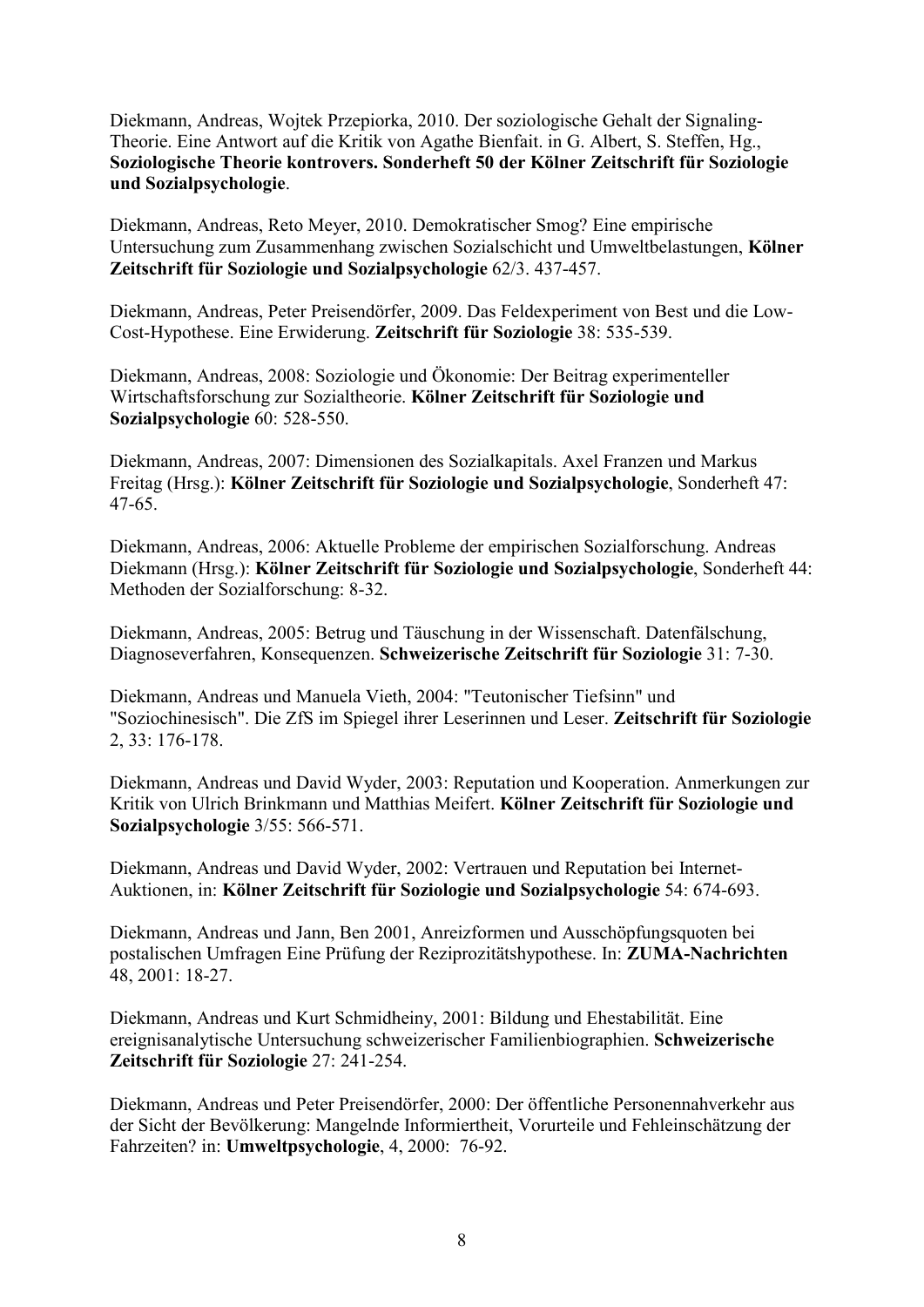Diekmann, Andreas und Jann, Ben, 2000: Sind die empirischen Ergebnisse zum Umweltverhalten Artefakte? Ein Beitrag zum Problem der Messung von Umweltverhalten. In: **Umweltpsychologie**, 4, 2000: 64-75.

Brüderl, J., Diekmann, A., Engelhardt, H., 1999: Artefakte in der Scheidungsursachenforschung? Eine Erwiderung auf einen Artikel von Yasmin Niephaus. **Kölner Zeitschrift für Soziologie und Sozialpsychologie** 51.

Diekmann, A. und Preisendörfer, P., 1998: Umweltverhalten in Low- und High-Cost-Situationen. Eine empirische Überprüfung der Low-Cost-Hypothese, **Zeitschrift für Soziologie** 27**.**

Diekmann, A. und Preisendörfer, P., 1998: Zur scheinbaren Widerlegung der Low-cost-Hypothese. Kommentar zu Steffen Kühnel und Sebastian Bambergs Untersuchung umweltgerechten Verkehrsverhaltens, **Zeitschrift für Soziologie** 27.

Brüderl, J., Diekmann, A., Engelhardt, H., 1997: Erhöht die Probeehe das Scheidungsrisiko? Eine empirische Untersuchung mit dem Familiensurvey, **Kölner Zeitschrift für Soziologie und Sozialpsychologie** 49.

Diekmann, A., 1996: Homo ÖKOnomicus. Anwendungen und Probleme der Theorie rationalen Handelns im Umweltbereich, in: A. Diekmann und C.C. Jäger, **Sonderheft 36 der Kölner Zeitschrift für Soziologie und Sozialpsychologie,** Opladen, Westdeutscher Verlag: 89-118.

Diekmann, A. und Jäger, C. C., 1996: Aufgaben und Perspektiven der Umweltsoziologie, in: A. Diekmann und C.C. Jäger, Hrsg., **Umweltsoziologie, Sonderheft 36 der Kölner Zeitschrift für Soziologie und Sozialpsychologie,** Opladen, Westdeutscher Verlag: 11-27.

Diekmann, Andreas und Engelhardt, Henriette,1996:Konsequenzen alternativer Modellspezifikation. Eine Antwort auf die Kritik von Bonjour und Gerfin, **Schweiz. Zeitschrift für Volkswirtschaft und Statistik** 131: 711-716.

Braun, Norman, Andreas Diekmann, 1996: Einstellungen verschiedener Bevölkerungsgruppen zur Drogenpolitik, **Kriminologisches Bulletin** 22: 89-98.

Diekmann, Andreas und Engelhardt, Henriette, 1995: Die soziale Vererbung des Scheidungsrisikos. Eine empirische Untersuchung der Transmissionshypothese mit dem Deutschen Familiensurvey, **Zeitschrift für Soziologie** 24: 215-228.

Diekmann, Andreas und Engelhardt, Henriette, 1995: Einkommensungleichheit zwischen Frauen und Männern. Eine ökonometrische Analyse der Schweizer Arbeitskräfteerhebung, **Schweizerische Zeitschrift für Volkswirtschaft und Statistik,** 1/1995.

Diekmann, Andreas, 1994: Hat das steigende Ehescheidungsrisiko das berufliche Engagement von Frauen befördert? **Soziale Welt** 45: 83-97

Brüderl, Josef und Diekmann, Andreas, 1994: Bildung, Geburtskohorte und Heiratsalter. Eine vergleichende Untersuchung des Heiratsverhaltens in Westdeutschland, Ostdeutschland und den USA. **Zeitschrift für Soziologie** 23: 56-73.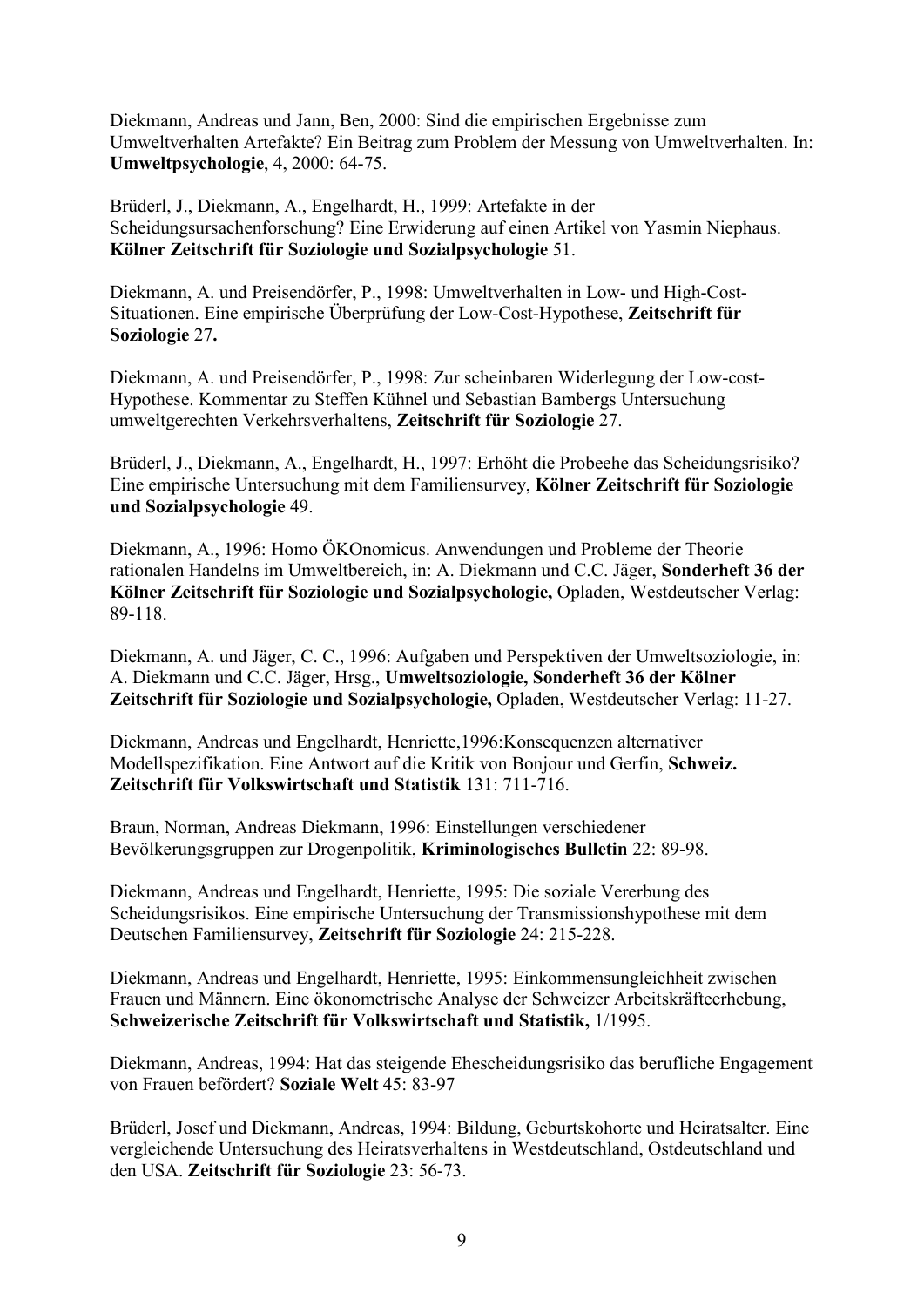Brüderl, Josef, Diekmann, Andreas, Engelhardt, Henriette, 1993: Einkommensunterschiede zwischen Frauen und Männern in der Schweiz. Eine Zerlegung des Einkommensabstands mit der Komponentenmethode. **Schweizerische Zeitschrift für Soziologie** 19: 573-588.

Diekmann, Andreas, Engelhardt, Henriette, Hartmann, Peter, 1993: Einkommensungleichheit in der Bundesrepublik Deutschland. Diskriminierung von Frauen und Ausländern? **Mitteilungen zur Arbeitsmarkt**- **und Berufsforschung** 26: 386-398.

Diekmann, Andreas, 1993. Sozialkapital und Kooperationsprobleme in sozialen Dilemmata. **Analyse und Kritik** 14: 22-35.

Braun, Norman, Diekmann, Andreas, 1993. Drogenschwarzmarkt und KonsumentInnensituation. Einige Ergebnisse der Berner Szenenbefragung, **Drogalkohol** 17: 161-182.

Diekmann, Andreas und Peter Preisendörfer, 1993; Die Anwendung der Theorie rationalen Handelns in der Umweltforschung. Eine Antwort auf die Kritik von Christian Lüdemann, in: **Kölner Zeitschrift für Soziologie und Sozialpsychologie** 45: 125-134.

Diekmann, Andreas und Peter Preisendörfer, 1992: Persönliches Umweltverhalten. Diskrepanzen zwischen Anspruch und Wirklichkeit. **Kölner Zeitschrift für Soziologie und Sozialpsychologie** 44: 226-251.

• Highly cited paper in "Kölner Zeitschrift". Reprint in **Kölner Zeitschrift für Soziologie und Sozialpsychologie**

Diekmann, Andreas und Peter Preisendörfer, 1991: Umweltbewusstsein, ökonomische Anreize und Umweltverhalten. Empirische Befunde aus der Berner und Münchner Umweltbefragung, **Schweizerische Zeitschrift für Soziologie**, 2/1991: 207-231.

Diekmann, Andreas und Klein, Thomas, 1991: Bestimmungsgründe des Ehescheidungsrisikos. Eine empirische Untersuchung mit den Daten des sozio-ökonomischen Panels, in: **Kölner Zeitschrift für Soziologie und Sozialpsychologie** 43: 271-290.

Diekmann, Andreas, 1990: Der Einfluss schulischer Bildung und die Auswirkungen der Bildungsexpansion auf das Heiratsverhalten, **Zeitschrift für Soziologie,** 4/1990: 265-277

Diekmann, Andreas und Mitter, Peter, 1990: Stand und Probleme der Ereignisanalyse, in: K.U. Mayer, Hrsg., Lebensverläufe und sozialer Wandel - zwischen Sozialdemographie und Biographie. **Sonderband der Kölner Zeitschrift für Soziologie und Sozialpsychologie:**  404-441.

Diekmann, Andreas, Klaus Manhart, 1989. Kooperative Strategien im Gefangenendilemma. Computersimulation eines N-Personen-Spiels, **Analyse und Kritik** 11: 134-153.

Ziegler, Rolf, Brüderl, Josef, Diekmann, Andreas, 1988: Stellensuchdauer und Anfangseinkommen bei Hochschulabsolventen: Ein empirischer Beitrag zur Job-Search-Theorie, **Zeitschrift für Wirtschafts- und Sozialwissenschaften** 108: 247-270.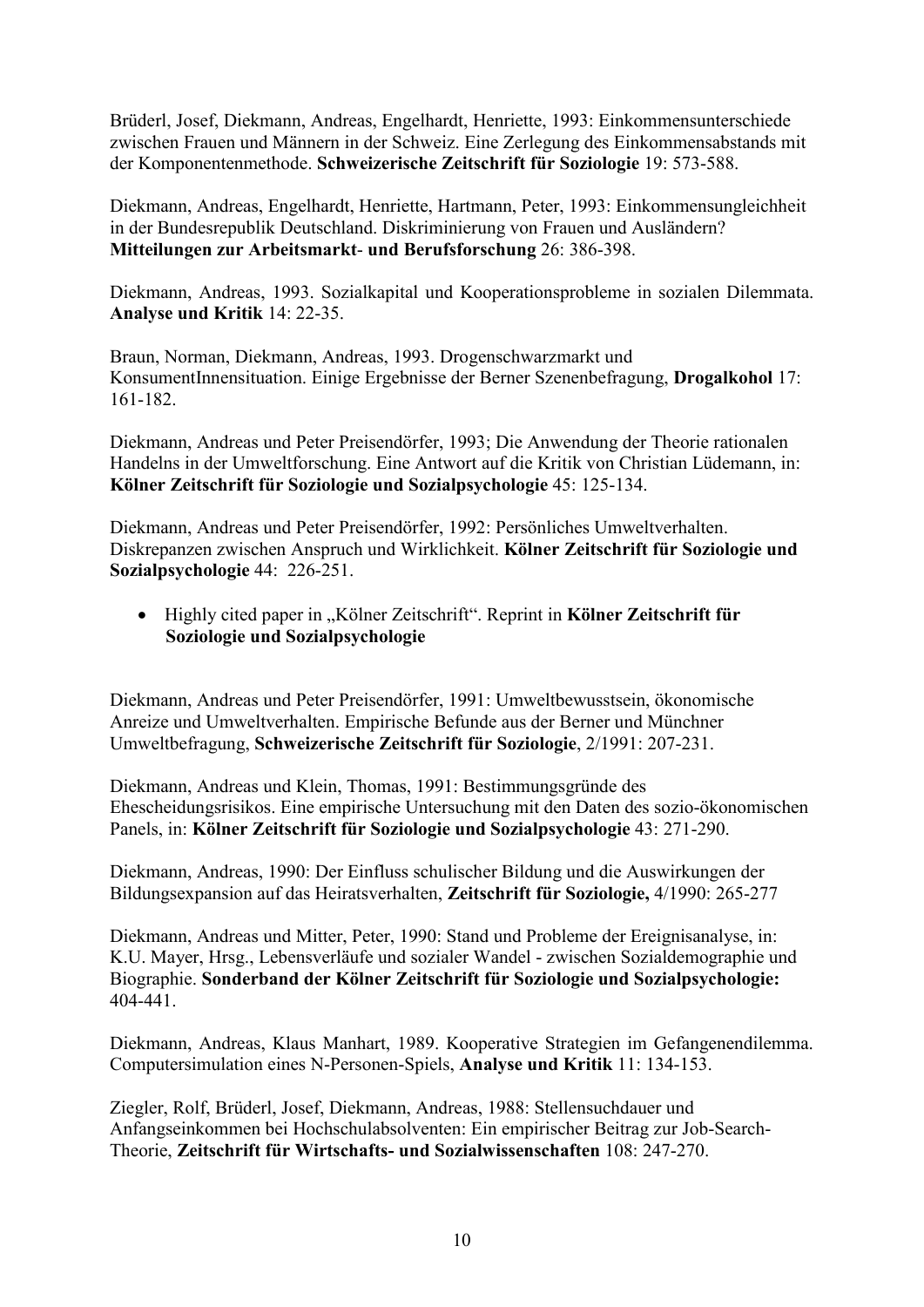Diekmann, Andreas, 1988. Ereignisanalyse. Beispiele, Probleme und Perspektiven, **ZUMA-Nachrichten,** 23: 7-25.

Diekmann, Andreas, 1985. Spieltheoretische Modelle sozialer Fallen. **Angewandte Sozialforschung** 13: 365-379.

Diekmann, Andreas, 1983. Anwendungen und Anwendbarkeit mathematischer Modelle in der soziologischen Forschung. **Angewandte Sozialforschung** 11: 237-253.

Diekmann, Andreas, 1982. Komponenten der Bildungsexpansion: Strukturelle Effekte, Bildungsbeteiligung und Jahrgangseffekte. **Angewandte Sozialforschung** 10: 311-372.

Diekmann, Andreas, 1982: Eine additiv verbundene Messung des Sozialprestiges, in: **Zeitschrift für Sozialpsychologie** 13: 22-31.

Diekmann, Andreas, 1981: Ein einfaches stochastisches Modell zur Analyse von Häufigkeitsverteilungen abweichendes Verhaltens, **Zeitschrift für Soziologie** 10: 53-63.

Diekmann, Andreas und Opp, Karl-Dieter, 1979: Anomie und Prozesse der Kriminalitätsentwicklung im sozialen Kontext. Vorschläge für die Weiterentwicklung und Formalisierung der Anomietheorie, **Zeitschrift für Soziologie** 8: 330-343.

Diekmann, Andreas, 1975. Bedingungen für die Befolgung von Gesetzen. Eine empirische Überprüfung der rechtssoziologischen Theorie von Opp. **Kriminologisches Journal** 7: 182- 202

#### **Authored Books in German**

**Spieltheorie. Einführung, Beispiele, Experimente**. Reinbek 2009 (4rd edition 2016), *Rowohlt.* [Game Theory. Introduction, Examples, Experiments]

**Empirische Sozialforschung. Grundlagen, Methoden, Anwendungen,** Reinbek 2007, *Rowohlt* (10th revised and enlarged edition, ca. 784 p.) [Empirical Social Research. Foundation, Methods, Applications] (27th edition and 10th enlarged edition 2016)

**Multivariate Regression**, Online-Publikation in Politik.On (with B. Jann)

**Umweltsoziologie. Eine Einführung,** Reinbek 2001, *Rowohlt* (with P. Preisendörfer) [Introduction to Environmental Sociology]

**Empirische Sozialforschung. Grundlagen, Methoden, Anwendungen,** Reinbek 1995, *Rowohlt* [Empirical Social Research. Foundation,, Methods, Applications, 640 p.]

**Die Berner Drogenszene,** Bern 1995, *Haupt* (with N. Braun, J.P. Weber, C. Zahner)

**Methoden zur Analyse von Zeitverläufen,** Stuttgart 1984, *Teubner* (with P. Mitter) [Analysis of Time Interval Data]

**Dynamische Modelle sozialer Prozesse, Theoretische Ansätze zur Erklärung krimineller Prozesse und Möglichkeiten ihrer Formalisierung,** München und Wien 1980 *(Oldenbourg)*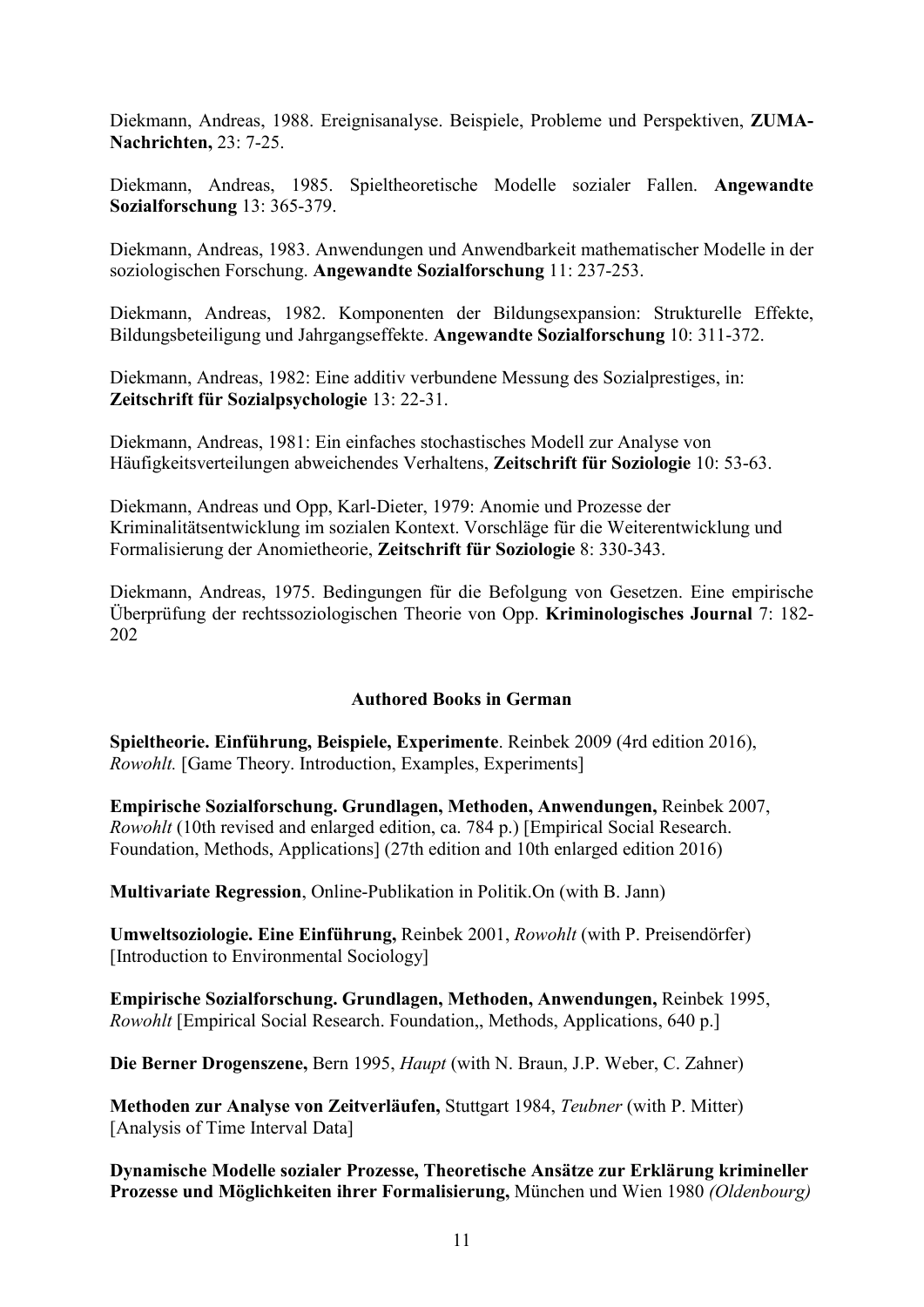[Dynamic Models of Social Processes. Doctoral Dissertation]

**Die Befolgung von Gesetzen, Empirische Untersuchungen zu einer rechts-soziologischen Theorie,** Berlin 1980 *(Duncker und Humblot)* [Compliance with the Law. Empirical Examination of Sociological Theory]

**Determinanten des Heiratsalters und Scheidungsrisikos. Eine Analyse soziodemographischer Umfragedaten mit den Modellen und statistischen Schätzverfahren der Verlaufsdatenanalyse**, unveröffentlichte Habilitationsschrift, Universität München 1987 [Determinants of Age at Marriage and the Risk of Divorce. An Analysis of Sociodemographic Survey Data with Statistical Methods of Event-History-Analysis, unpublished Habilitation]

Online-Publication: **Multiple Regressionsanalyse**, [Multiple Regression Analysis], IIIAS-Platform, 288p (with Ben Jann).

### **Edited Books in German**

**Rational Choice. Theoretische Analysen und empirische Resultate. Festschrift für Karl-Dieter Opp,** 2008. VS-Verlag, Wiesbaden (with Klaus Eichner, Peter Schmidt und Thomas Voss). [Rational Choice. Theoretical Analysis and Empirical Results]

**Methoden der empirischen Sozialforschung.** Sonderheft der Kölner Zeitschrift für Soziologie und Sozialpsychologie, Bd. 44, Opladen 2006, Westdeutscher Verlag [Methods of Empirical Social Research]

**Modelle sozialer Evolution**, 2004 (Deutscher Universitätsverlag, with Ben Jann) [Models of Social Evolution]

**Rational-Choice-Theorie in den Sozialwissenschaften. Anwendungen und Probleme,** Festschrift für Rolf Ziegler. München 2004, Oldenbourg (with T. Voss) [Rational Choice Theory in the Social Sciences].

**Evolution in den Natur-, Sozial- und Geisteswissenschaften**, Bern 2003: Haupt (with R. Moser) [Evolution in Science and the Humanities]

**Handbuch der Demographie, Bd. 1 und Bd. 2,** Berlin 2000, Springer (with U. Müller and B. Nauck) [Handbook of Demography, 2 Vol.]

**Umweltsoziologie,** Sonderheft der Kölner Zeitschrift für Soziologie und Sozial-psychologie, Bd. 36, Opladen 1996, Westdeutscher Verlag (with C. C. Jäger) [Environmental Sociology]

**Kooperatives Umwelthandeln. Modelle, Erfahrungen, Massnahmen,** Zürich 1995, Rüegger (with A. Franzen). [Cooperative Environmental Behaviour]

**Der Familienzyklus als sozialer Prozess. Bevölkerungssoziologische Untersuchungen mit den Methoden der Ereignisanalyse,** Berlin 1993, Duncker und Humblot (with S. Weick) [The Family Cycle as a Social Process]

## **Contributions to Books**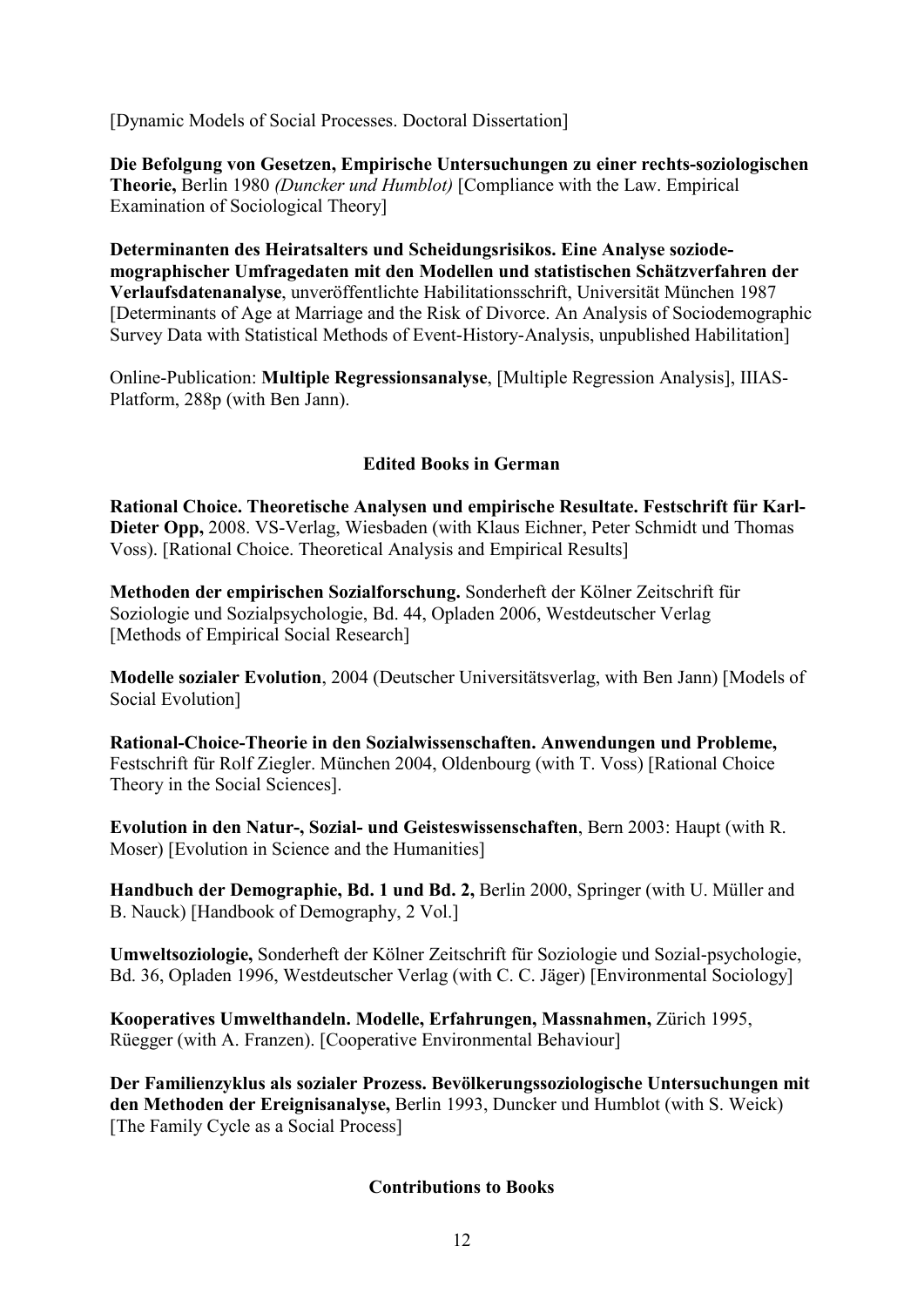Diekmann, Andreas, 2021, Soziale Normen. Die Perspektive der Spieltheorie. Erscheint in: Jacqueline Bellon, Bruno Gransche und Sebastian Nähr-Wagener, Eds**., Soziale Angemessenheit. Forschung zu Kulturtechniken des Verhaltens**. Wiesbaden: Springer VS.

Diekmann, Andreas, 2020. Rational-Choice-Theorie. Heuristisches Potential, Anwendungen und Grenzen. In Andreas Tutic, Ed., **Rational Choice Theorie**. Berlin: De Gruyter Oldenbourg.

Diekmann, Andreas and Wojtek Przepiorka, 2019. "Die Expansion digitaler Märkte und die dunklen Seiten von Reputationssystemen." In Nicole Burzan (ed.), **Komplexe Dynamiken globaler und lokaler Entwicklungen.** Verhandlungen des 39. Kongresses der Deutschen Gesellschaft für Soziologie in Göttingen 2018.

Diekmann, Andreas, 2018. Die Renaissance der "Unobtrusive Methods" im digitalen Zeitalter. In Florian Berens et al., Eds., **Grundlagen – Methoden – Anwendungen**. Festschrift zu Ehren von Steffen M. Kühnel. Methodenzentrum Sozialwissenschaften. Springer VS Verlag.

Andreas Diekmann, 2017. Anatol Rapoport und William J. Horvath (1961): A Study of a Large Sociogram. Behavioral Science 6 (4), S. 279–291. Beitrag für **"Schlüsselwerke der Netzwerkforschung"**, hrsgg. Von Christian Stegbauer und Boris Holzer, Wiesbaden: Springer VS.

Diekmann, Andreas and Thomas Voss, 2017. Rational-Choice-Rezeption in der deutschsprachigen Soziologie, In S. Moebius, A. Ploder (Eds.), **Handbuch Geschichte der deutschsprachigen Soziologie**, Springer DOI 10.1007/978-3-658-07998-7\_34-1.

Diekmann, Andreas and Wojtek Przepiorka, 2016: Reputation auf Märkten. In Andrea Maurer, Ed., **Handbuch der Wirtschaftssoziologie**. Wiesbaden: VS Verlag.

Diekmann, Andreas, 2015. Modelle sozialer Diffusion. Norman Braun, Nicole J. Saam, Eds., **Handbuch Modellbildung und Simulation**. Springer: 887-902.

Diekmann, Andreas, 2014. Soziologie, mathematische. In Günter Endruweit, Gisela Trommsdorf, Nicole Burzan, Eds., **Wörterbuch der Soziologie**, 3. Aufl. Konstanz und München: UVK Verlagsgesellschaft.

Preisendörfer, Peter und Diekmann, Andreas. Umweltprobleme, 2012. In: Günter Albrecht, Axel Groenemeyer, Hrsg., **Handbuch sozialer Probleme**, Bd. 2, 2. Auflage, Wiesbaden. Westdeutscher Verlag: 1198-1217.

Diekmann, Andreas und Wojtek Przepiorka, 2011. Von Schweizer Alpengemeinden zur globalen Allmende: Was die Umweltpolitik aus Fallstudien und Experimenten lernen kann. In: Bisang, Kurt, Hirschi, Christian, & Ingold, Karin, Hrsg., **Umwelt und Gesellschaft im Einklang? Festschrift für Willi Zimmermann**. Dike: 59-69

Diekmann, Andreas, & Meyer, Reto. (2011). Demokratischer Sog?: Eine empirische Untersuchung zum Zusammenhang zwischen Sozialschicht und Umweltbelastungen. **Umwelt und Mensch, Informationsdienst**: UMID(2/2011), 74-80 (Kurzfassung von Diekmann und Meyer 2010).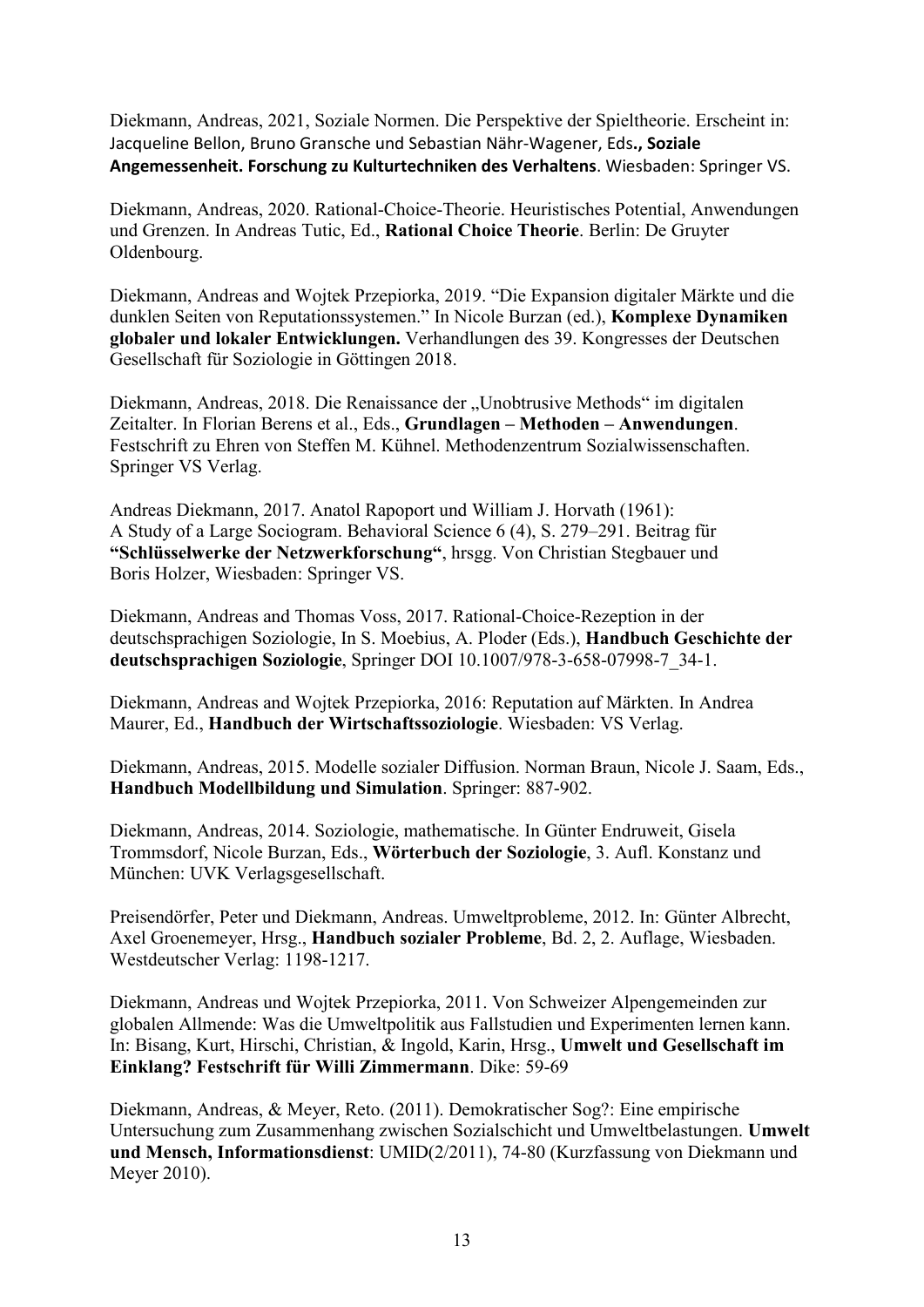Diekmann, Andreas, 2010. Analytische Soziologie und Rational Choice. In: Thomas Kron und Thomas Grund, Hrsg. **Die analytische Soziologie in der Diskussion**. Wiesbaden: VS-Verlag: 193-204.

Diekmann, Andreas, 2009. Der Mensch – Altruist oder homo oeconomicus? **Forschung und Lehre** 8: 558-559.

Diekmann, Andreas und Reto Meyer, 2008. Umweltbewusstsein, Umwelthandeln und ökologische Risiken. Suter, C., D. Joye, R. Levy, U. Kuhn, P. Gazareth, Hg., **Sozialbericht 2008**. Zürich: Seismo.

Diekmann, Andreas, 2008. Stichwort "Rational-Choice-Theorie" und Stichwort "Modelle". **Lexikon Soziologie und Sozialtheorie. Hundert Grundbegriffe**. Stuttgart: Reclam.

Diekmann, Andreas und Jann, Ben, 2008. Stichwort "Empirie". Lexikon Soziologie und **Sozialtheorie. Hundert Grundbegriffe**. Stuttgart: Reclam.

Diekmann, Andreas und Thomas Voss, 2008. Soziale Normen und Reziprozität. Die Bedeutung "sozialer" Motive für die Rational-Choice-Erklärung sozialer Normen. In A. Diekmann, K. Eichner, P. Schmidt, T. Voss, Eds, **Rational Choice. Theoretische Analysen und empirische Resultate. Festschrift für Karl-Dieter Opp.** Wiesbaden: VS-Verlag.

Diekmann, Andreas und Henriette Engelhardt, 2008. Alter der Kinder bei Ehescheidung der Eltern und soziale Vererbung des Scheidungsrisikos. Walter Bien und J. Marbach, Hrsg., **Familiale Beziehungen, Familienalltag und soziale Netzwerke: Ergebnisse der drei Wellen des Familiensurvey.** München: Juventa

Demokratischer Smog? Zur sozialen Verteilung von Umweltbelastungen. 32. Deutscher Kongress für Soziologie in München. München 2006 (mit Reto Meyer).

Diekmann, Andreas, 2005: Denn sie wissen was sie tun. **Politische Oekologie** 95: 32-34.

Die Theorie rationalen Handelns. Stand und Perspektiven. In: A. Diekmann und T. Voss, Hrsg., **Rational-Choice-Theorie in den Sozialwissenschaften. Anwendungen und Probleme**. München: Oldenbourg 2004, S. 13-29 (mit T. Voss).

Evolution und Rationalität, in A. Diekmann und Ben Jann, Eds., **Modelle sozialer Evolution**, Wiesbaden: Deutscher Universitätsverlag, 2004: 1-9 (Wiederabdruck).

Evolution und Rationalität in den Sozialwissenschaften. In A. Diekmann und R. Moser, Hrsg., **Evolution in den Natur-, Sozial- und Geisteswissenschaften**. Bern: Haupt 2003, S. 105- 115.

Stichworte "Empirische Forschungsmethoden" und "Sozialforschung". In: U. Mäder, I. Carigiet und J.M. Bonvin, Hrsg., **Wörterbuch der Sozialpolitik,** Zürich: Rotpunktverlag 2003 (mit Ben Jann).

Diekmann, Andreas und Thomas Voss, 2003: Social Norms and Reciprocity. J. Allmendinger (Hrsg.): **Entstaatlichung und soziale Sicherheit. Verhandlungen des 31. Kongresses der Deutschen Gesellschaft für Soziologie in Leipzig 2002**. Beiträge aus Arbeitsgruppen, Sektionssitzungen und den Ad-hoc-Gruppen. Opladen: Leske+Budrich.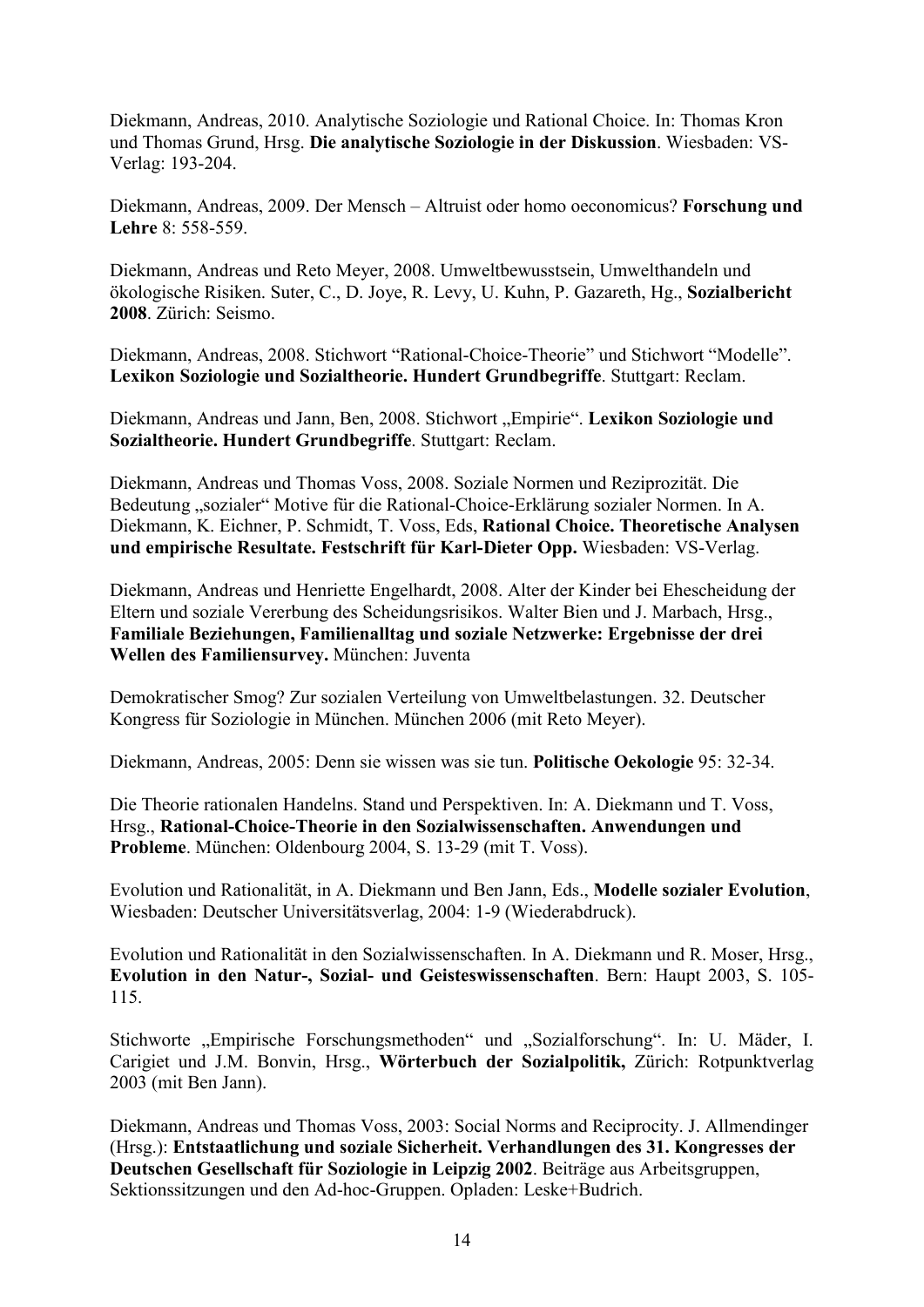Jann, Ben und Andreas Diekmann, 2003: Das Ende der Normalarbeit: Mythos oder Wirklichkeit? J. Allmendinger (Hrsg.): **Entstaatlichung und soziale Sicherheit. Verhandlungen des 31. Kongresses der Deutschen Gesellschaft für Soziologie in Leipzig 20**02. Beiträge aus Arbeitsgruppen, Sektionssitzungen und den Ad-hoc-Gruppen. Opladen: Leske+Budrich.

Diekmann, Andreas, 2002. Soziologie und empirische Sozialforschung. Von den siebziger Jahren bis heute. In Jan van Deth, Hg., **Von Generation zu Generation**. ZUMA-Nachrichten Spezial Bd. 8. Mannheim: Gesis.

Diekmann, Andreas und Jann, Ben, 2002. Anreizformen und Ausschöpfungsquoten bei postalischen Umfragen Eine Prüfung der Reziprozitätshypothese. Wiederabdruck (aus ZUMA-Nachrichten 48, 2001: 18-27) in: Stadtforschung und Statistik. Zeitschrift des Verbandes deutscher Städtestatistiker, 2/2002.

Diagnose von Fehlerquellen und methodische Qualität in der sozialwissenschaftlichen Forschung, in: Bundesamt für Statistik, Ed., **Statistikkultur und Statistikmarkt in der Schweiz**, Neuenburg 2002: 63-78 (sowie Working paper des Instituts für Technikfolgen-Abschätzung der Österreichischen Akademie der Wissenschaften Wien 6/2002)

Umweltbewusstsein und Ökonomie des Energiesparens. In: R. Stockmann und J. Urban, (Hrsg.), **Umweltberatung und Nachhaltigkeit**, Berlin 2001: Erich Schmidt Verlag, S. 22-30

Soziologie und Nachbardisziplinen. Standortbestimmung und Perspektiven. In: Christiane Funken (Hrsg.): **Soziologischer Eigensinn. Zur Disziplinierung der Sozialwissenschaften**, Leverkusen 2000: Leske und Budrich

Lassen sich Autofahrer von steigenden Benzinpreisen beeindrucken? Die Preiselastizität der Benzinnachfrage ist höher als gemeinhin angenommen**, Politische Ökologie,** 9/1998 (mit A. Franzen)

Umweltbewusstsein und Umweltverhalten in der Bevölkerung, in: **Umweltbericht 1997,**  Bern, Bundesamt für Statistik (mit A. Franzen)

Moral oder Ökonomie? Zum Umweltverhalten in Niedrigkostensituationen, in: H. Steimann und G.R. Wagner, (Hrsg.), **Umwelt und Wirtschaftsethik**, Schäffer-Poeschel, Stuttgart 1998, 233-247 (Wiederabdruck)

Die Bedeutung der Sekundäranalyse zur Kontrolle von Forschungsergebnissen, in: W. Haug, (Hrsg.), **Statistik im Dienste der Öffentlichkeit**, Bern 1998, 131 - 138

Umweltbewusstsein oder Anreizstrukturen? Empirische Befunde zum Umweltverhalten, in: S. Frech, E. Halder-Werdon, M. Hug, (Hrsg.), **Natur-Kultur. Perspektiven ökologischer und politischer Bildung**, Schwalbach/Ts. 1997, 45-73 (Wiederabdruck)

Barrieren umweltverantwortlichen Handelns und ihre Überwindung, in: Umweltbundesamt, Hrsg., **Schritte zum nachhaltigen Konsumverhalten am Beispiel der privaten Haushalte**, Berlin 1998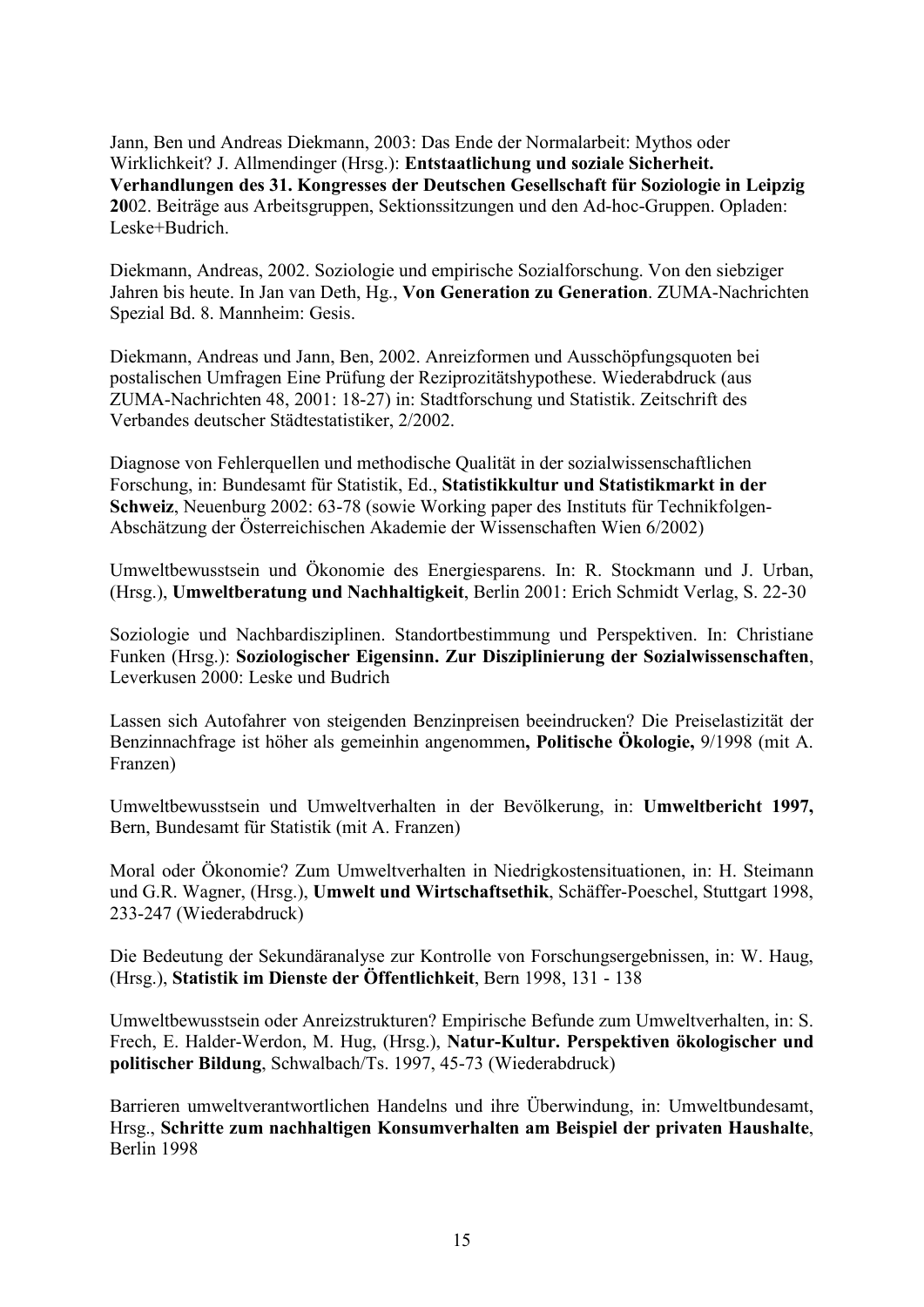Umweltverhalten zwischen Egoismus und Kooperation, **Spektrum der Wissenschaft.** Digest Kooperation und Konkurrenz ,1/1998 (Wiederabdruck)

Einkommen und Erwerbstätigkeit von Frauen, in: C. Honegger, J.M. Gabriel, R. Hirsig, J. Pfaff-Czarnecka, E. Poglia, Hrsg., **Gesellschaften im Umbau,** Zürich 1996, Seismo, S. 313- 320 (mit H. Engelhardt)

Einsicht in ökologische Zusammenhänge und Umweltverhalten, in: P. Gehr, C. Kost, G. Stephan, Hrsg., **CO 2. Eine Herausforderung für die Menschheit,** Berlin u.a.1996, Springer, S. 120-138 ( mit A. Franzen, erweiterter Wiederabdruck)

Sozialkapital und das Kooperationsproblem in sozialen Dilemmata, in: R. Hegselmann und H.O. Peitgen (Hrsg.), **Modelle sozialer Dynamiken. Ordnung, Chaos und Komplexität,**  Wien 1996, Hölder-Pichler-Tempsky, S. 129-144 (überarbeiteter Wiederabdruck)

Einsicht in ökologische Zusammenhänge und Umweltverhalten, in: R. Kaufmann-Hayoz und A. Di Giulio, Hrsg., **Umweltproblem Mensch? Humanwissenschaftliche Zugänge zu umweltverantwortlichem Handeln,** Bern 1996, Haupt S. 135-157 (mit A. Franzen)

Auto oder öffentliches Verkehrsmittel? Empirische Ergebnisse zur Verkehrsmittelwahl von Berufspendlern, **ETH-Bulletin** 260, 2/1996, Zürich

Zeitpunkt der Erstheirat und Streuung des Heiratsalters. Wandel von Heiratsmustern in der Kohortenfolge, in: J. Behrens und W. Voges, Hrsg., **Kritische Übergänge**. **Statuspassagen und sozialpolitische Institutionalisierung**, Frankfurt a.M., 1996, Campus, S. 154-168

Umweltbewusstsein oder Anreizstrukturen? Die Grenzen der Verhaltenswirksamkeit des Umweltbewusstseins. In: W. Joussen und A.G. Hessler, Hrsg., **Umwelt und Gesellschaft**, Berlin, 1995, Akademie Verlag (Wiederabdruck)

Anstieg des Scheidungsrisikos bei Herkunft aus geschiedener Familie, bei Einzelkindern und Probeehen. Eine Untersuchung mit dem Deutschen Familiensurvey, **Informationsdienst Sozialer Indikatoren**, Juli 1995 (mit H. Engelhardt)

Umwelthandeln zwischen Moral und Ökonomie, **Unipress**, Juni 1995 (mit A. Franzen)

Geschlechtsspezifische Einkommensungleichheit und die Rolle des Familienstands. In: Bundesamt für Statistik, Hrsg., **Sake News 1/95**, Bern: Bundesamt für Statistik (mit H. Engelhardt)

Einkommensdiskriminierung von Frauen in der Schweiz. **Unipress**, 1995 (mit H. Engelhardt)

Sozialer Wandel, Umweltbewusstsein und Umweltverhalten, in: Ch. Pfister, Hrsg., **Das 1950er Syndrom,** Haupt, Bern 1995, S. 251-264.

Umweltbewusstsein oder Anreizstrukturen? Empirische Befunde zum Energiesparen, der Verkehrsmittelwahl und zum Konsumverhalten, in: A. Diekmann und A. Franzen, Hrsg., **Kooperatives Umwelthandeln,** Rüegger**,** Zürich 1994, S. 39-68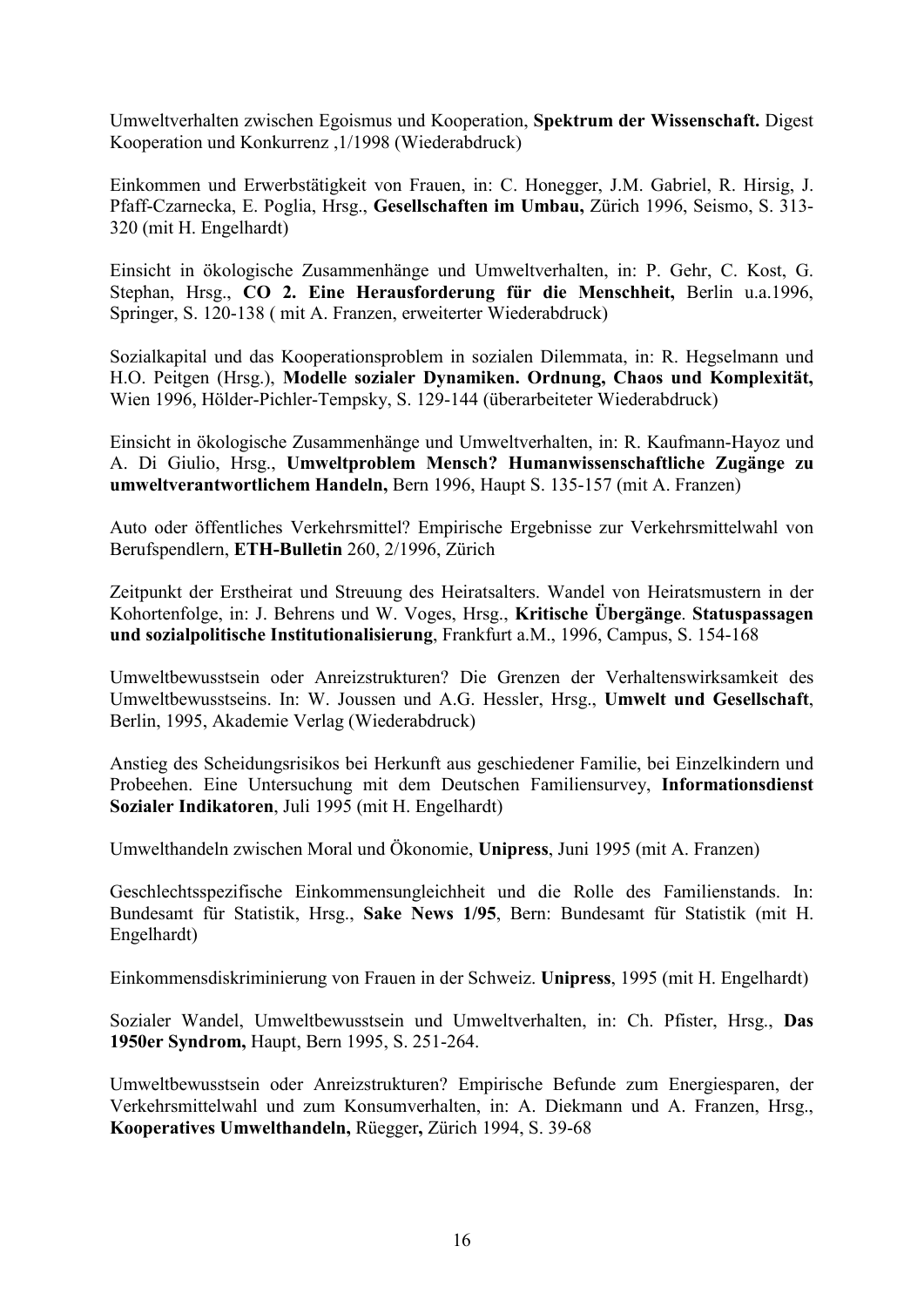Cooperation in an Asymmetric Volunteer's Dilemma Game, In: U. Schulz, W. Albers, U. Müller, Hrsg., **Social Dilemma And Cooperation,** Heidelberg 1994 Springer (Wiederabdruck aus dem Intern. Journal of Game Theory).

Umweltverhalten zwischen Egoismus und Kooperation, **Spektrum der Wissenschaften**, 6/1994

Wasser predigen, Wein trinken. Warum unser Engagement für die Umwelt oft nur ein Lippenbekenntnis ist. **Psychologie Heute**, Jg. 21, 5/1994, S. 22-27 (mit P. Preisendörfer)

Drogenschwazmarkt und KonsumentInnensituation. Einige Ergebnisse der Berner Szenenbefragung, Wiederabdruck aus Drogalkohol, 17, 3/1993, S. 161-182. In: M. Eisner, Ed., **Illegale Drogen und Kriminalität in der Schweiz**, Ispa-Press, Lausanne 1993, S. 5-26 (mit N. Braun).

Bestimmungsgründe des Ehescheidungsrisikos, in: Diekmann und Weick 1993 (mit Th. Klein, Wiederabdruck)

Auswirkungen der Kohortenzugehörigkeit, der schulischen Bildung und der Bildungsexpansion auf das Heiratsverhalten, in: Diekmann und Weick 1993 (überarbeiteter Wiederabdruck)

Methoden der Ereignisanalyse in der Bevölkerungssoziologie, in: Diekmann und Weick 1993 (mit P. Mitter, überarbeiteter Wiederabdruck)

Der Familienzyklus als sozialer Prozess, in: Diekmann und Weick 1993 (mit S. Weick)

Umweltbewusstsein und Umweltverhalten, **Unipress**, 71, 1991, 22-25

Soziale Dilemmata. Modelle, Typisierungen und empirische Resultate. In: H.-J. Andress u.a., Hrsg., **Theorie**, **Daten**, **Methoden**. Theodor Harder zum sechzigsten Geburtstag, Oldenbourg, München 1992, S. 177-203 (Wiederabdruck aus Esser und Troitzsch 1991)

Soziale Dilemmata. Modelle, Typisierungen und empirische Resultate, in: Esser und Troitzsch 1991, S. 417-456

Modelle des Heiratsverhaltens und Scheidungsrisikos, in: H. Esser und K.G. Troitzsch, (Hrsg.), **Modellierung sozialer Prozesse,** Bonn 1991, S. 589-620

Diffusion and Survival Models for the Process of Entry into Marriage, Wiederabdruck aus dem Journal of Mathematical Sociology, in:

- a) K.U. Mayer und N.B. Tuma, 1990, (Hrsg.), **Event Histories in Life Course Research,** University of Wisconsin
- b) J. Gladitz und K.G. Troitsch, (Hrsg.), **Computer Aided Sociological Research,**  Akademie-Verlag, Berlin 1990

Artikel "Mathematische Soziologie", in: G. Reinhold, Hrsg., **Soziologielexikon,** München 1991, Oldenbourg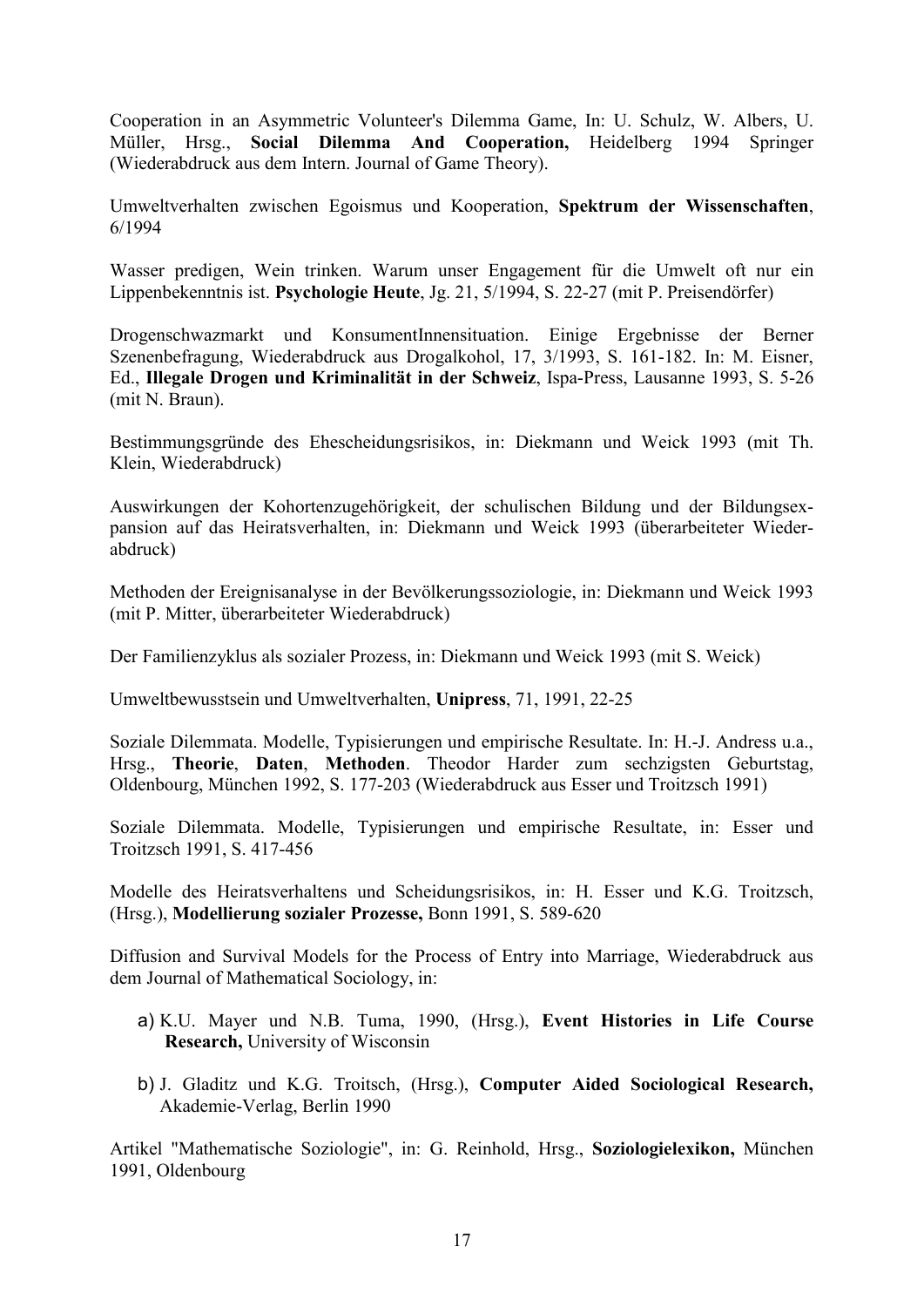Verlaufsmuster innerbetrieblicher Aufstiegsmobilität: Turniermodelle, Pfadabhängigkeiten und "Frühstarteffekte", in: Ch. Köhler und P. Preisendörfer, Hrsg., **Betrieblicher Arbeitsmarkt im Umbruch,** Frankfurt 1989, S. 117-145 (zusammen mit J. Brüderl und P. Preisendörfer).

Fluktuation und Beschäftigungsstabilität in einem bundesdeutschen Grossbetrieb, in: Ch. Köhler und P. Preisendörfer, Hrsg., **Betrieblicher Arbeitsmarkt im Umbruch** Frankfurt 1989, S. 47-71 (zusammen mit P. Preisendörfer, deutsche Fassung des ESR-Artikels)

Arbeitsplatzsuche und Anfangseinkommen bei Hochschulabsolventen. Eine empirische Überprüfung einiger Hypothesen der Stellensuche, in: J. Friedrichs, Hrsg., **Technik und sozialer Wandel, 23. Deutscher Soziologentag,** Opladen: Westdeutscher Verlag, 1987, S. 781-786 (zusammen mit J. Brüderl und R. Ziegler)

Lebensläufe und Verlaufsdatenanalyse, in: W, Voges, Hrsg., **Methoden der Biographie- und Lebenslaufforschung,** Opladen 1987 (Leske), S. 171-195

Methoden der Verlaufsdatenanalyse in der kriminologischen Forschung, in: H. Kury, Hrsg., **Entwicklungstendenzen kriminologischer Forschung. Interdisziplinäre Wissenschaft zwischen Politik und Praxis,** Köln 1986, S. 123-145

Einkommensdiskriminierung von Frauen. Messung, Analyseverfahren und empirische Anwendungen auf Angestellteneinkommen in der Bundesrepublik, in Karl-Ulrich Mayer und Peter Schmidt, Hrsg., **Allgemeine Bevölkerungsumfrage der Sozialwissenschaften. Beiträge zu methodischen Problemen des ALLBUS 1980,** Frankfurt und New York 1984 (Campus), S. 315-351

Schätzung der Einkommensdiskriminierung von Frauen anhand der ALLBUS-1980 Daten, in: F. Heckmann und P. Winter (Hrsg.), **21. Deutscher Soziologentag, Beiträge der Sektionsund Ad-hoc-Gruppen,** Opladen 1983 (Westdeutscher Verlag)

Folgende Beiträge in K.D. Opp, Hrsg., **Strafvollzug und Resozialisierung,** München 1979 (Fink)

- Die statistische Analyse von Variablenzusammenhängen: Ein Überblick über die angewendeten Verfahren, S. 99-140;

- Modelle mit sozialstatistischen Variablen, S. 269-277;

- Ein Vergleich der untersuchten Anstalten und ihre Wirkungen auf die "Resozialisierung" der Insassen, S. 290-337 (zusammen mit Karl-Dieter Opp)

- Zur Kritik der durchgeführten Untersuchung und Vorschläge für die weitere Forschung. S. 337-342 (zusammen mit den übrigen Projektmitgliedern)

Soziale-Indikatoren-Modelle, Planungsstrategien und Gesellschafstheorie, in: Mitteilungen des Arbeitskreises für neue Methoden in der Regionalforschung, Jg. 8, 2-3/1978 (zusammen mit Peter Schmidt), S. 1-105.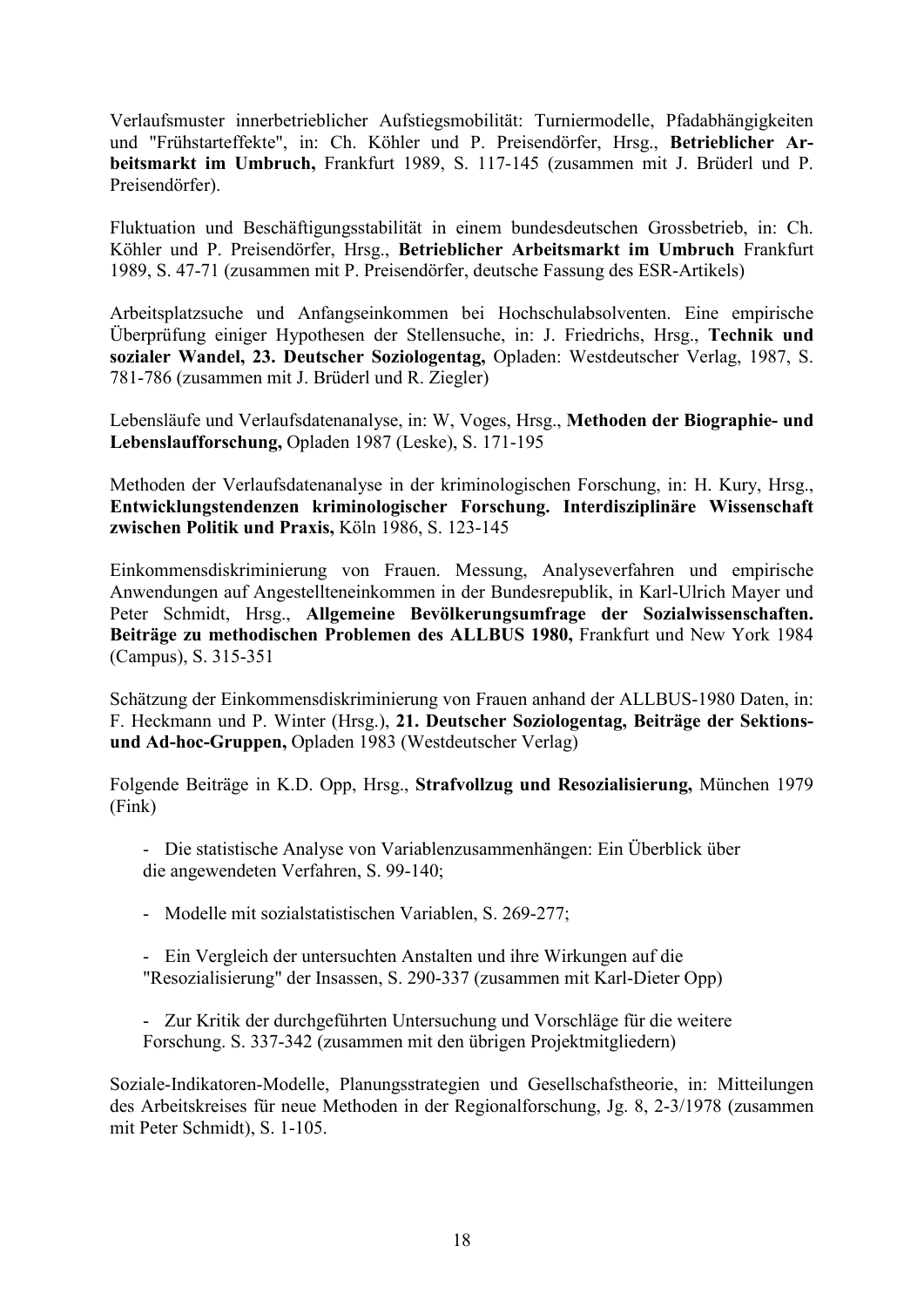Kausalmodelle, soziale Indikatoren und soziale Praxis, in: Klaus Eichner und Werner Habermehl, Hrsg., **Probleme der Erklärung sozialen Verhaltens,** Meisenheim am Glan 1977, S. 85-125

Soziale-Indikatoren-Modelle und Sozialplanung. Eine Antwort auf die Kritik von Friedrich Ortmann, in: **Die neue Gesellschaft,** Jg. 23, 3/1976 (zusammen mit Peter Schmidt), S. 210- 217

Soziale Indikatoren, Indikatoren-Modelle und Sozialplanung. Beispiel Gesundheitssicherung, in: **Die neue Gesellschaft,** Jg. 23, 3/1976 (zusammen mit Peter Schmidt), S. 210-217

Bedingungen für die Befolgung von Gesetzen. Eine empirische Überprüfung der rechtssoziologischen Theorie von Opp, in: **Kriminologisches Journal,** Jg. 7, 3/1975, S. 182-202

Zum Problem gesellschaftlicher Analyse, in: **Neue Gesellschaft,** Jg. 21, 1974, S. 1016-1020

#### **Miscellaneous**

Suspendiert das Patentrecht! **Der Freitag-online**, 6.1.2021. https://www.freitag.de/autoren/der-freitag/suspendiert-den-patentschutz

Charakter trägt Maske. Wer würde es nur nahelegen, sich an ein Parkverbot zu halten? Beim Maskentragen belassen es aber viele bei Empfehlungen. **Frankfurter Allgemeine Zeitung**, 21.4.2020.

Für ein Vermummungsgebot. **Der Freitag**, 15.4.2020.

Gegen den Blindflug. Coronakrise Um die Effekte der politischen Entscheidungen zu überprüfen, braucht es derzeit vor allem valide Daten. Liefern könnte diese die empirische Sozialwissenschaft. **Der Freitag**, 30.3.2020.

CO2-Steuer als Gerechtigkeitsmotor? So geht's Klimapolitik Von der Schweiz lernen heißt sozial verträgliche Klimapolitik lernen. **Der Freitag**, 20.9.2019.

Nachruf auf Jürgen Friedrichs, **Soziologie**, 2019.

«Zwei Drittel der Bürger profitieren» Klimaschutz Eine Verteuerung der Treibstoffe könnte im Parlament erstmals mehrheitsfähig werden. Für Soziologe Andreas Diekmann bringen Lenkungsabgaben auf CO2-Emissionen politische und soziale Vorteile. Interview mit dem **Tages-Anzeiger** Zürich, 3.6.2019.

Diekmann, Andreas, 2019. Geleitwort "Leben wir in der Risikogesellschaft?" zu Dario Henri Haux, Picecchi, Markus Schreiber, Eds., **Recht und Risiko**. Luzerner Beiträge zur Rechtswissenschaft.

Aufklärung wissenschaftlichen Fehlverhaltens. Von Österreich lernen, Gastkommentar, **Neue Zürcher Zeitung**, 26.3.2019.

Brexit:"Wenn keiner ausweicht, sind beide tot". Heute verhandelt Theresa May wieder mit der EU. Warum beide nicht mehr von ihrem Konfrontationskurs abweichen können, kann der Spieltheoretiker Andreas Diekmann erklären. **DIE ZEIT** online, 7.2.2019.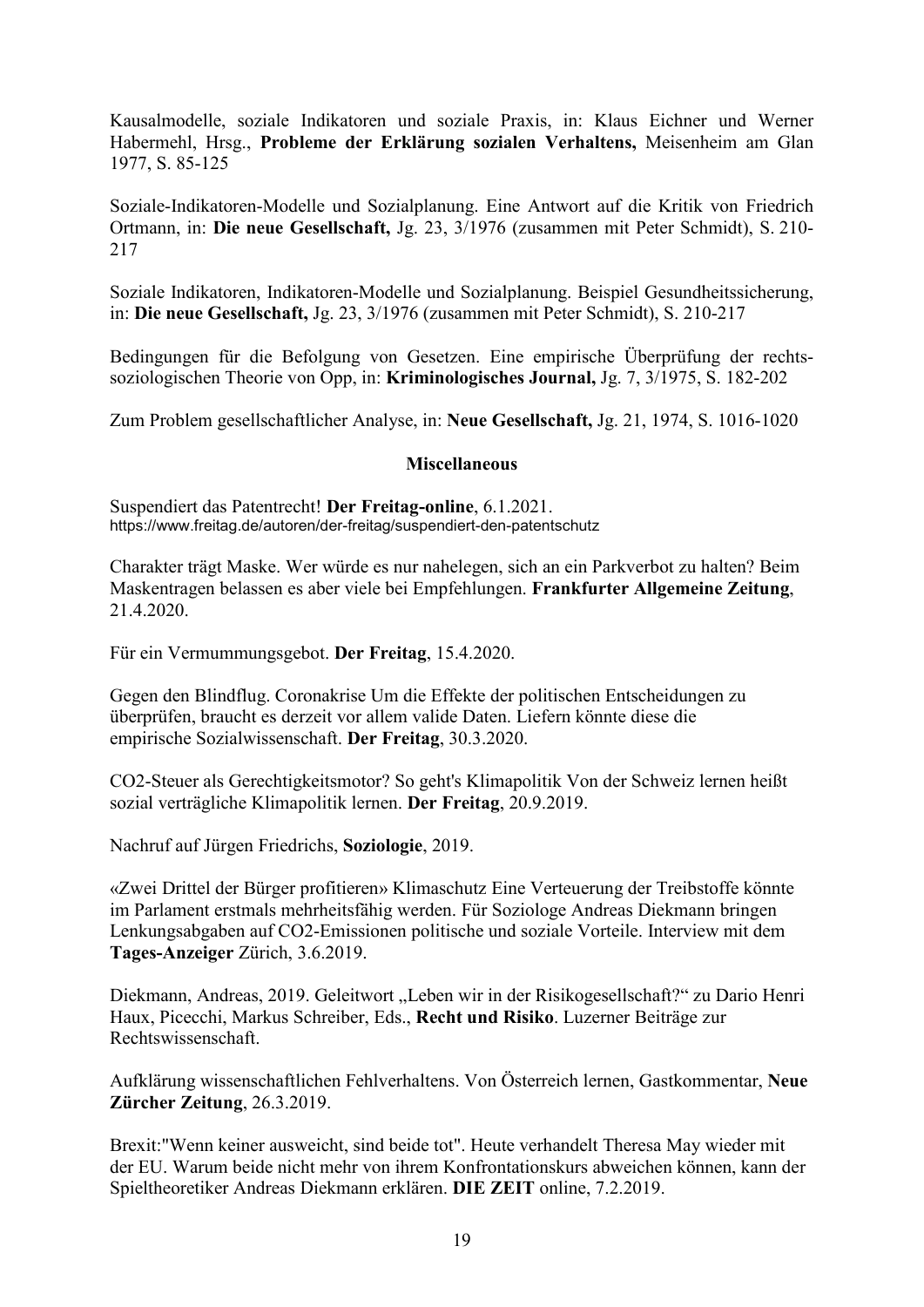Diekmann, Andreas; Preisendörfer, Peter, 2019. Umweltverantwortliches Handeln: Warum wir nicht tun, was wir wissen, und wie wir das ändern können. **Katechetische Blätter** 144. (Nachdruck in Corax).

Rezension von Herbert Gintis, Individuality and Entanglement. The Moral and Material Bases of Social Life. Princeton/Oxford: Princeton University Press 2017. **Soziologische Revue**, 2019.

Die Widerspruchsregelung würde die Bereitschaft zu Organspenden in Deutschland erhöhen. **G + G Gesundheit und Gesellschaft** (Mai 2018).

"Der Appell an die Moral bleibt folgenlos." Andreas Diekmann über Organspende in der **Süddeutschen Zeitung**, 22.01.2018.

"Huhn oder Gangster". Brexit. Ist das Vorgehen der britischen Regierung inkompetent, irrational oder doch strategisch? Eine spieltheoretische Analyse". **Der Freitag**, Kultur, 43, 26.10.2017.

"Fürchtet die digitalen Löwen." **Süddeutsche Zeitung**. 8.8.2017.

Zum Tod des israelischen Biologen Amotz Zahavi. Andreas Diekmann in **NZZ**-online, 19.5.2017.

"Gesellschaft der Daten. Die Soziologie muss sich neu erfinden." **Süddeutsche Zeitung**. 26.9.2016.

Das Prinzip des Pi-mal-Daumen. Ein Interview mit Andreas Diekmann. Der Soziologe Andreas Diekmann über die Geheimnisse, Irrtümer und die Feigheit der deutschen Wahl- und Meinungsforschung. Interview von Jens-Christian Rabe, **Süddeutsche Zeitung**, 21.03.2016.

Wer weiß was. Informationsgesellschaft? Vielleicht klären wir erst mal, wie zuverlässiges Wissen überhaupt entsteht. Ein Gespräch über Big Data und das dunkle Geheimnis der Meinungsforschung. Interview mit Andreas Diekmann: Jens-Christian Rabe, Johan Schloemann, **Süddeutsche Zeitung**, 1.9.2015.

Spieltheorie und blutiger Ernst, 2015. **VSAO** (Verband Schw. Assistenz- und Oberärzte) Journal 5: 22-24.

Zur Bevölkerungssoziologie von Thomas Klein (Geleitwort). In: Jan Eckhard, Ingmar Rapp, Johannes Stauder, Eds., 2015. Soziale Bedingungen privater Lebensführung. Festschrift für Thomas Klein.

Geleitwort zum Sonderband der Sozialen Welt, 2014. Experimente in den Sozialwissenschaften, herausgegeben von M. Keuschnigg und T. Wolbring.

"Schlafwandler und Staatsmänner". **Neue Zürcher Zeitung**, 16. Oktober 2014 (Gastkommentar zur Kuba-Krise 1962).

In Memoriam Norman Braun (1959 – 2013). Wissenschaftliches Werk und persönliche Erinnerungen. **Zeitschrift für Soziologie** 43: 87-89.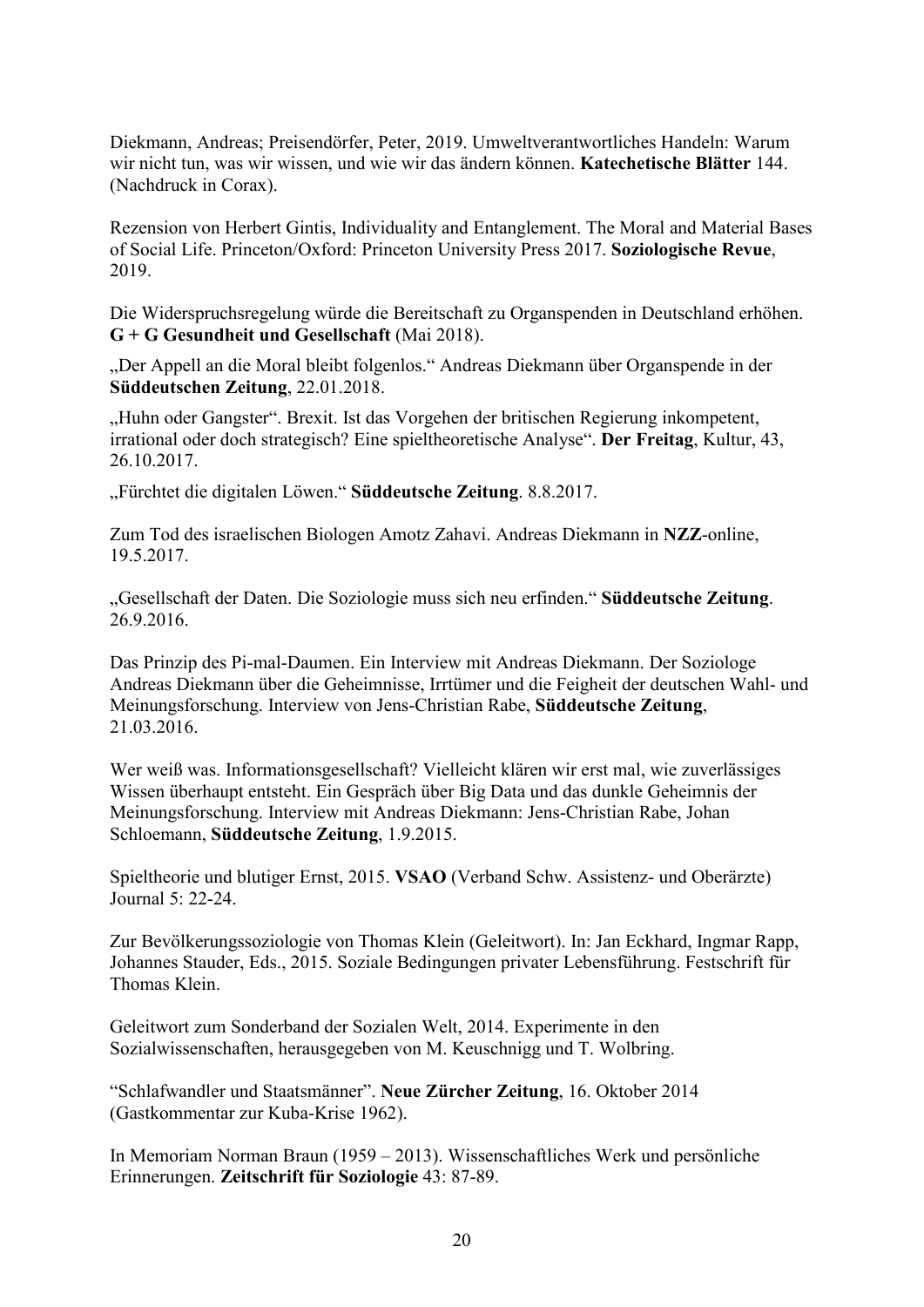New Developments in Signaling Theory. Model Buildung, Applications, and Empirical Corroborations, 2012. Bericht von der Tagung im Centro Stefano Franscini, Ascona, 14.-19. Oktober 2012. **Zeitschrift für Soziologie** 42/1: 93-94.

Die Demoskopie verletzt Informationspflichten. Zur Bedeutung von Interview-Verweigerung und misslungenen Kontaktversuchen. **Neue Zürcher Zeitung**, 26.11.2010.

Rezension von Ulf Liebe, Zahlungsbereitschaft für kollektive Umweltgüter. Soziologische und ökonomische Analysen. **Soziologische Revue 2**, 2009.

Pilotstudie Forschungsrating Soziologie: Abschlussbericht der Bewertungsgruppe ( Andreas Diekmann et al.). In: Wissenschaftsrat: Pilotstudie Forschungsrating. Empfehlungen und Dokumente. Köln (Geschäftsstelle des WR) 2008, 341-411.

Zum Tode von Anatol Rapoport (22.5.1911 – 20.1.2007), 2007. **Kölner Zeitschrift für Soziologie und Sozialpsychologie 59:** 369-372.

Vorwort zu Sebastian Sattler, 2007. **Plagiate in Hausarbeiten: Erklärungsmodelle mit Hilfe der Rational Choice Theorie**. Berlin: Kovac.

Netzwerk-Gesellschaft – Einleitung. In: **Die Natur der Gesellschaft**. Verhandlungen des 33. Kongresses der Deutschen Gesellschaft für Soziologie in Kassel 2006 (mit Ben Jann)

Vorwort zu A. Diekmann und Ben Jann, **Modelle sozialer Evolution**, Wiesbaden 2004 (mit Ben Jann)

Geleitwort zu Henriette Engelhardt, **Zur Dynamik von Ehescheidungen. Theoretische und empirische Analysen**, Berlin: Duncker und Humblot 2002, S. 5-8.

Wird das Scheidungsrisiko sozial vererbt? Zur Familiendynamik von Ehescheidungen, in: **Neue Zürcher Zeitung**, Zeitfragen, 30/31.3.1996 (mit H. Engelhardt)

Umweltprobleme als soziales Dilemma, in: **Vision**, 2/1994

Rezension von F. Meier, Hrsg., Prozessforschung in den Sozialwissenschaften. Anwendungen zeitreihenanalytischer Methoden, **Soziologische Revue,** Jg. 13, 1990

Turnier der Diamantdiebe. Computerspiele zeigen: "Im Kampf aller gegen alle siegen die Kooperativen, die rasch verzeihen und bestrafen, über die Ausbeuter und Egoisten", in: **"Die Zeit",** Nr. 13, 25.3.1988, Rezensionsessay zur deutschsprachigen Ausgabe des Buches von R. M. Axelrod, Die Evolution der Kooperation

Rezension von M. Bock, Kriminologie als Wirklichkeitswissenschaft, **Soziologische Revue,**  Jg. 7, 2/1984

Rezension von W. Sodeur, Hrsg., Mathematische Analyse von Organisationsstrukturen und Prozessen, **Soziologische Revue,** Jg. 7, 2/1984

Rezension von K. Lüderssen/F. Sack, Seminar Abweichendes Verhalten IV, **Soziologische Revue,** Jg. 6, 1/1983